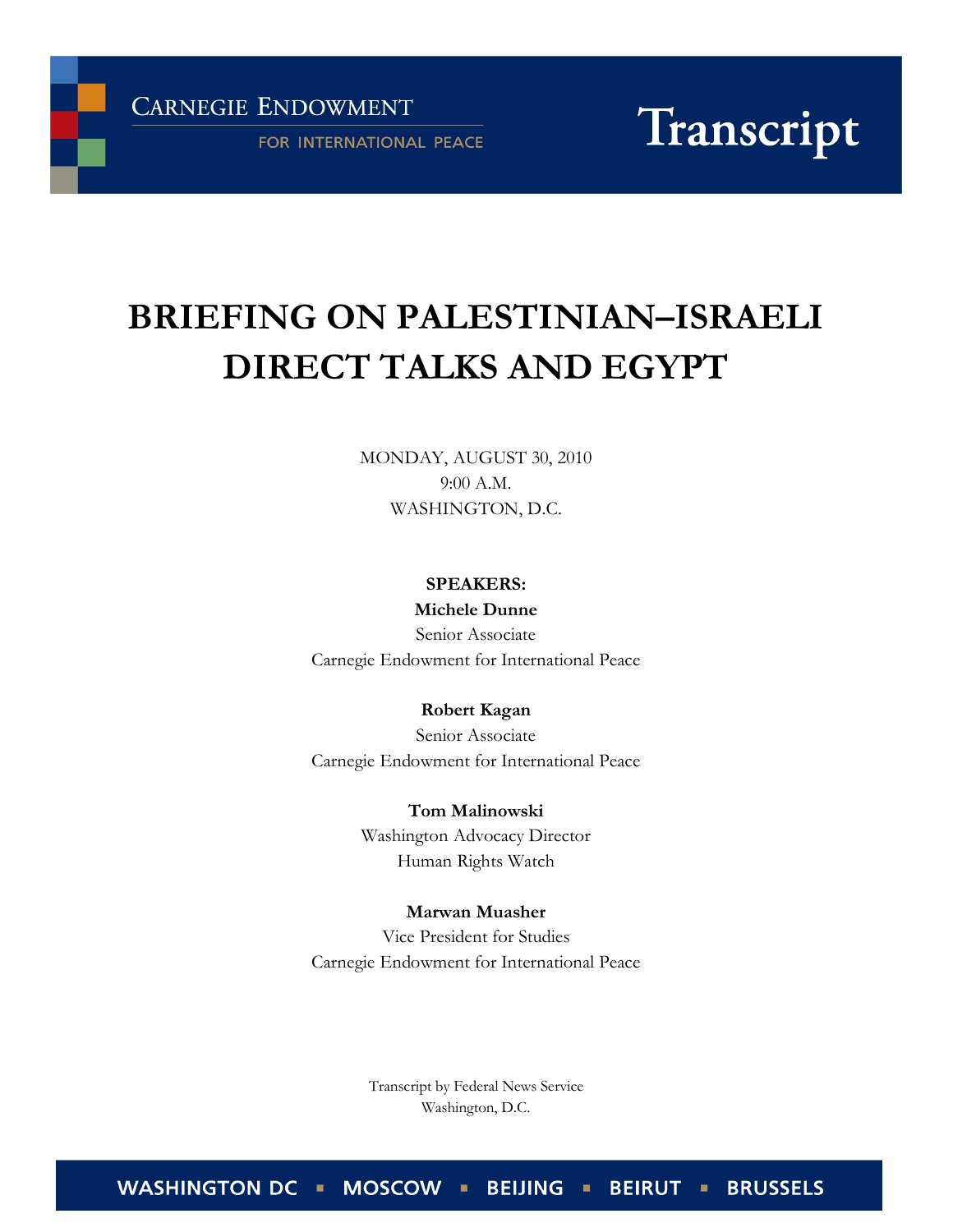MICHELE DUNNE: Good morning. Let's get started. We might have a couple of other people joining us. Welcome to the Carnegie Endowment.

# [TCR 0:03:30]

 My name is Michele Dunne. I'm a senior associate in the Middle East program. I'm not going to do lengthy introductions because you have written bios in front of you, but to my right is Marwan Muasher, vice president for Middle East here at Carnegie. And to my left, Tom Malinowski, Washington director of Human Rights, and Bob Kagan, senior associate at the Carnegie Endowment.

 Thanks for coming. We wanted to talk about this week's important visit, Middle East visits, to Washington. And we'd like to cover a couple of different aspects of the visits with you. We will be covering the important Arab-Israeli peace aspects of the visit, and that will be primarily Marwan will be covering that with you.

 And then we also want to talk a little bit about the Egypt aspect of the visit with President Mubarak coming. We have several members with us this morning from the working group on Egypt. This is a group that Bob Kagan started about six months ago. He and I now co-direct it.

 You have a list in front of you of the members of the group, and several of them are here with us: Tom Carothers from Carnegie, Brian Katulis from the Center for American Progress, Dan Calingaert from Freedom House and Andrew Albertson from the Project on Middle East Democracy.

 I think you'll see it's quite a diverse group. And it's a group of people from very different viewpoints who've come together sort of for the common purpose of drawing a little bit more attention in American policy to Egypt and what is going on there.

 I'm going to turn it over to Bob Kagan to say a few words about the group and about Egypt and why we think it's important to bring out this aspect of the visit this week as well as the Arab-Israeli peace aspects.

# [TCR 0:05:26]

 ROBERT KAGAN: Okay, thanks a lot, Michele, and thanks, all of you, for coming. I know that the big story that you all have to cover is the start of talks. But we're trying to urge you to take another look also at another part of the story that's here before us today, which is the question of Egypt and the succession to Mubarak.

 I will be happy to bet a fair amount of money that you will still be talking about the same issues in the Middle East peace process a year from now that you're talking about today. However, a year from now, you may not have the same government in Egypt or you may find Egypt in tremendous turmoil. Because obviously, we know that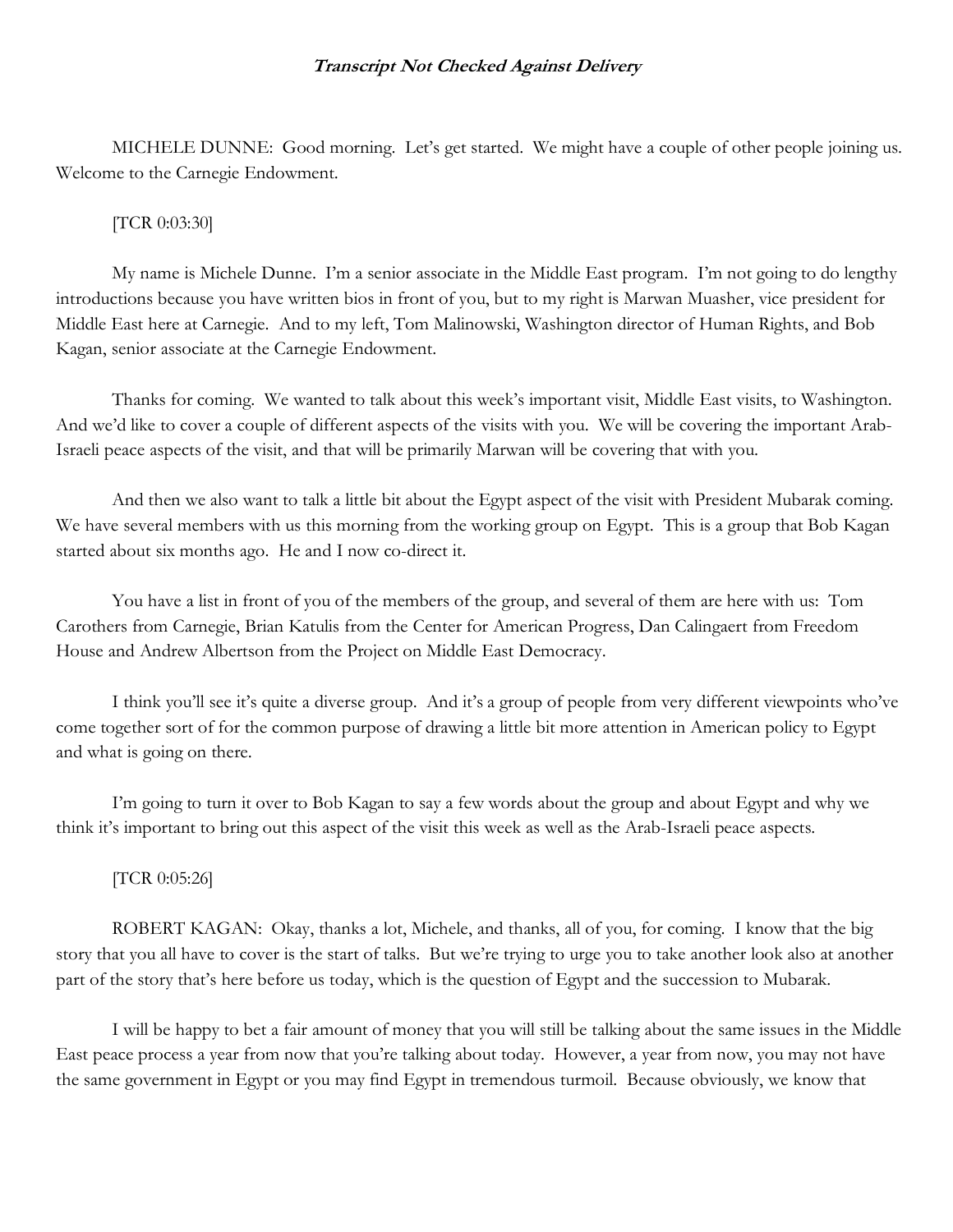Mubarak's health is failing and the succession is very unclear and the method of making the succession is equally unclear.

 And I would argue that as important as the peace process is, what happens in Egypt may prove to be more important if – and I would also say that where the United States stands and positions itself and how the United States acts during this transition period will also have a great impact not only in Egypt but throughout the region. everyone, I think, is waiting to see whether the United States is simply going to basically sit back and passively allow – if this is what's going to happen – Mubarak to fix his succession without permitting any kind of free and fair elections.

## [TCR 0:07:06]

 And the job that the working group has taken on has been to highlight the issue of free and fair elections in Egypt, to talk about things like having not only domestic observers of the election but international observers of the election, to talk about rules of the road that Egypt should be following, with the idea that it is very much in U.S. interests that the elections which choose the next leadership of Egypt should be free and fair.

 I think if the United States is viewed as blessing another transition to the latest round of this long dictatorship, it will be seen both in Egypt and throughout the region. And we need to be careful about that. So I would just say, let's not lost sight of what I think is probably the bigger picture here.

 Again, I don't mean to minimize in any way the importance of the peace process but I do think that what happens in Egypt could well wind up being more important, in the same way that what happened in Iran in 1979 was absolutely transformative as far as the region is concerned and what's happening in Iraq now can have a similar impact.

## [TCR 0:08:20]

 The working group we pulled together, you'll see, covers an extremely broad swath of Washington. We've got numerous organizations represented. I don't mean to be too overtly ideological but we certainly have the ground covered from Elliott Abrams and myself to the Center for American Progress, Brian Katulis, which means that there really is a very strong – and I would say not just bipartisan but nonpartisan – commitment to this. And this is reflected as well in the Senate resolution, which I think we've got the factsheet on that before you; the enormous, and here I can say, bipartisan support for this issue.

 So this is something to keep an eye on, for those of you who are covering these issues and covering this visit because the Mubarak presence at this is clearly significant for Mubarak in a domestic context. Mubarak's argument – and I'm going to end with this – to the United States is, I'm irreplaceable, and presumably the person who follows me will be irreplaceable. Après moi, le déluge. Therefore support me if you want a peace process; support me if you want strategic stability. This is the argument that every dictator has made to the United States since the days of the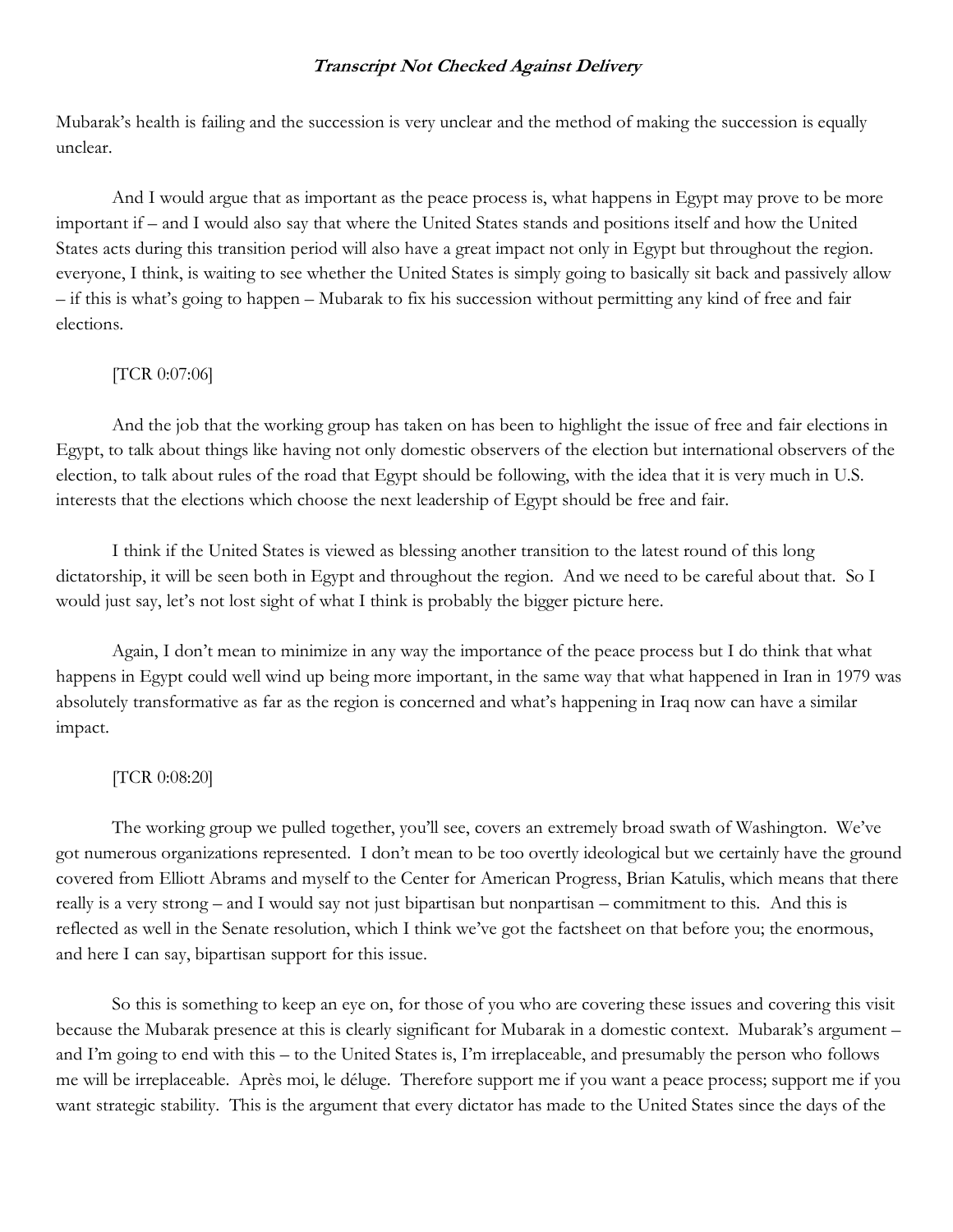Cold War. And so we need to look beyond that and question that and think about what's actually in the best interest of the United States. Tom?

#### [TCR 0:09:48]

 TOM MALINOWSKI: Thanks, Bob. Just a few more thoughts about what makes this moment, I think, particularly interesting in Egypt with respect to the U.S.-Egyptian relationship. As you mentioned, there are two elections coming up: the parliamentary elections this October and then presidential elections next year.

 There were elections in Egypt in 2005, which were also quite significant. But I think if you look at this time period of about five years, there have been a number of very significant changes that make this a particularly interesting moment inside Egypt.

 First of all, enormous, remarkable growth of independent media in the country. Egyptians are no longer dependent on their state-controlled press for information about what's going on. Independent media has a higher readership than the state-controlled press. And then there's the Internet and bloggers in all of this.

## [TCR 0:10:49]

 For the first time, Egypt has, what I think everyone would say, is a credible opposition leader in Mohamed ElBaradei. Didn't happen in 2005. Someone who's respected domestically and internationally, who's managed to get support from across the spectrum inside Egypt, from the Muslim Brotherhood to the more secular opposition movement. He has this petition for change that he's trying to gather a million signatures on. it's now, I think, at 600,000 signatures on that petition. Not someone who is as easy for the Egyptian government to simply lock up because of the consequences that would bring.

 And then most important, I think, the most important change is the one that Bob mentioned. That there is a sense among Egyptians that this time, a real transition of some sort is inevitable because of the state of Mubarak's health and the questions about – unanswered questions about what comes next.

 Now, what hasn't changed in Egypt is the brutality of the state towards ordinary people. The state of emergency in Egypt has not been lifted, although there's one caveat there that I want to mention. The state of emergency still empowers the security agencies to break up demonstrations, to arrest people, to beat them up, to torture them and to do all of this with a sense that they are going to be protected, no matter what they do.

#### [TCR 0:12:24]

We've seen in recent months a particularly emblematic case: the beating to death in custody of a young man in Alexandria named Khalid Said. And it's a case that has resonated among Egyptians because it just reflects – it represents to them something that they have experience with. Almost every Egyptian has had some experience with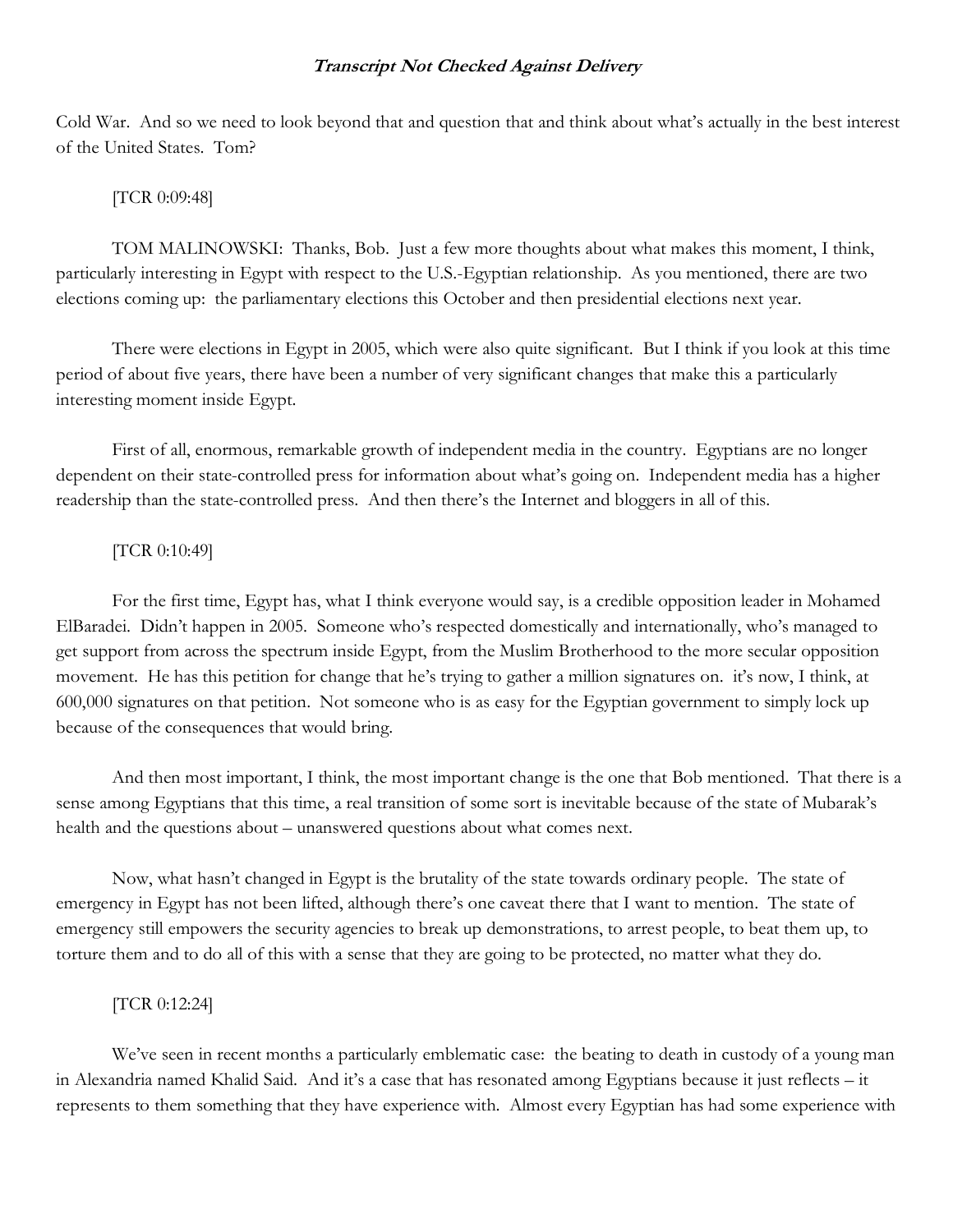what it's like to have a run-in with the police or to be in a police station. And so it is something that has generated a tremendous amount of anger in a politically significant way in Egypt.

 And of course, the security services still retain the powers to manipulate the elections and to intimidate those who may wish to use the elections to try to bring change to Egypt.

# [TCR 0:13:17]

 The one interesting and positive development that we've seen has been related to the emergency law. As I mentioned, it still remains in place. But a few months ago, in announcing the renewal of the emergency law, the Egyptian government also announced that it would no longer apply it in cases not involving terrorism and drug trafficking.

 In practice, they still do so in some cases – in some new cases since that announcement. But they have also very significantly acted to release from detention virtually every person who was detained incommunicado without charge under the emergency law for political offenses prior to that announcement, including most of the cases that Human Rights Watch has been following over many years. Bloggers, religious activists, political activists, members of the Muslim Brotherhood were released.

 And I think this is an interesting development, in part because this is one of the issues that the Obama administration has pressed very hard behind the scenes in the last year-and-a-half. Obviously, what they wanted was for the emergency law to be lifted entirely, and they didn't get that. But they did get – we all got, I think, a fairly significant action by the Egyptian government to at least somewhat appease critics of the emergency rule.

 And again, I think this is important because the Egyptian government invests a lot of energy in convincing all of us, and in particular, convincing the U.S. government that they are impervious to foreign criticism and foreign pressure on these kinds of issues. And yet, in practice, when the U.S. government makes an effort intently to press the Egyptian government to change its behavior even on these most sensitive domestic issues, there can be progress and there has been progress.

#### [TCR 0:15:22]

 Bob, you mentioned the Senate resolution. I think it's interesting in the sense that it's bipartisan. And I think the substance of it is interesting. But in some ways, I think the most interesting thing about the Senate resolution is the very, very intense lobbying effort that the Egyptian government has launched behind the scenes to try to stop it. They've sent tons of people up to the Hill.

 Virtually every member of the Senate has been spoken to by the Egyptian government about this. They've been calling Secretary Clinton about it, asking the administration, what are you doing? Stop this nefarious thing that's moving through the Senate. Even though it's just a hortatory resolution, it's nonbinding. They care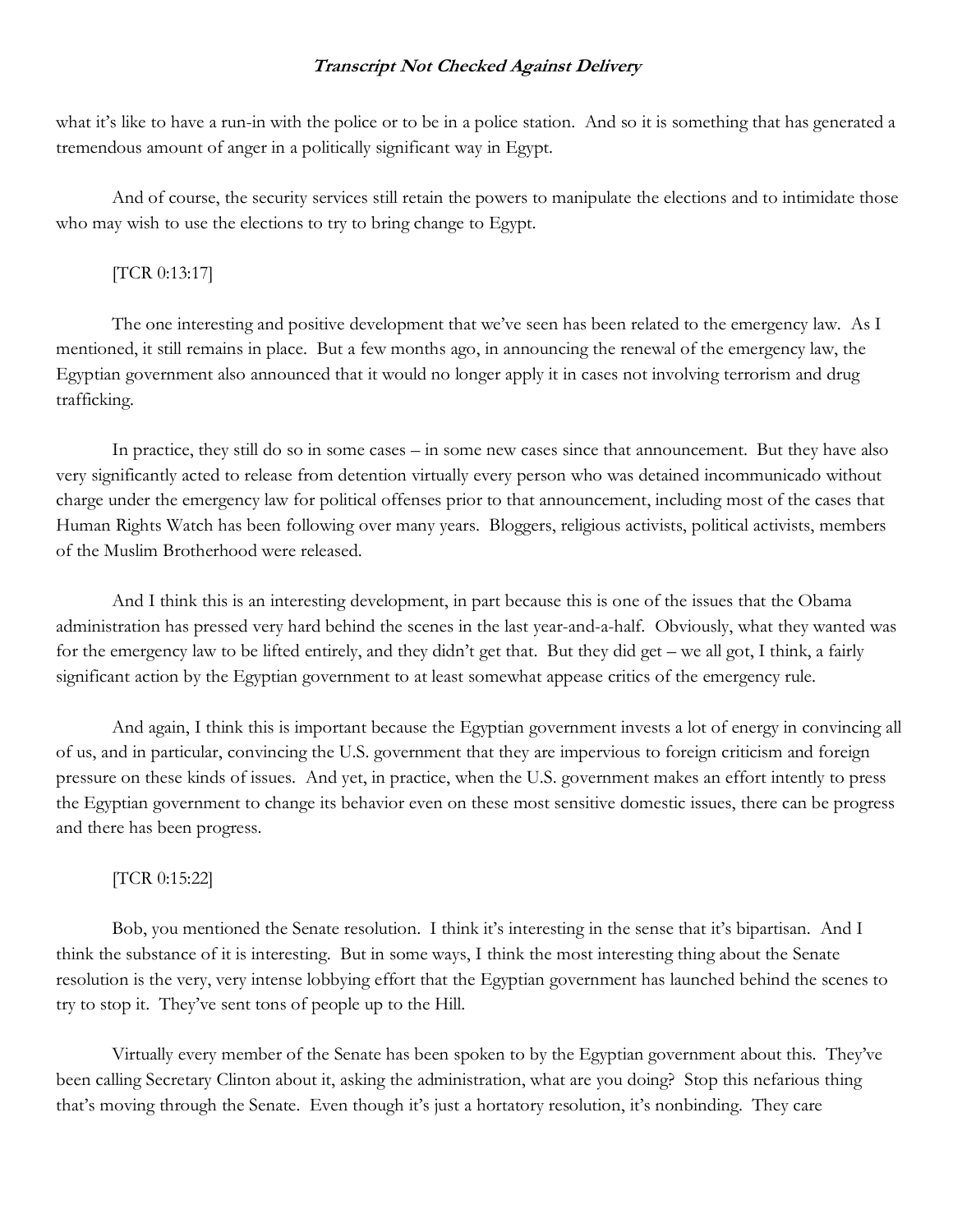profoundly about what the U.S. government, whether it's the Congress or the administration, has to say about these developments. And so as Bob said, I think it is really important to see what message comes out of the summit, not just on the obviously vital issues of the peace process but also on these domestic developments.

# [TCR 0:16:25]

 I do expect that the administration – that the president, President Obama, will raise some of these issues with Mubarak; particularly the emergency law, particularly the need for international and domestic electionmonitoring of the parliamentary elections this October. Perhaps they'll get into a more interesting conversation about the future of Egypt and the transition.

 I don't expect them to make a huge effort to put this out publicly, given the obviously needed focus on the peace process at the summit, but I do think if you try to draw them out on it, you will get an interesting part of the story that will have an impact in Egypt, and that both sides – both the government and civil society in Egypt – will be following very, very intently. Thank you.

 MS. DUNNE: Let me just sort of bridge this Egypt-domestic issue to the peace process issues because of course, the question that immediately arises is, doesn't the United States need to meet Egypt's cooperation on the peace process?

 Obviously, President Mubarak is being invited to this launch of the peace process in order to show the support of Arab leaders – he and King Abdullah of Jordan – for the peace process. Mubarak and Egypt have played a very important role working with the Palestinian leadership; have served as a channel to Hamas. And we saw this weekend, the announcements of the discoveries of missile caches in the Sinai and so forth. So obviously, Egypt plays an important role.

# [TCR 0:18:01]

 What the working group is advocating is that the United States continue to cooperate with the Egyptian government. We're not advocating at all some kind of a break with the Egyptian government. And we think it's entirely possible that the United States and Egypt have a lot of overlapping interests when it comes to the Arab-Israeli peace process and that we can continue to cooperate on those issues, while at the same time, the United States makes clear where it stands on the issues related to democracy and human rights inside of Egypt because as Tom said, the United States does have influence.

 This doesn't mean that the United States is going to bring democracy to Egypt. That's up to the Egyptians if they want to do that. But there is a pretty clear agenda, I would say, that is arising out of civil society and the opposition inside of Egypt.

[TCR 0:18:52]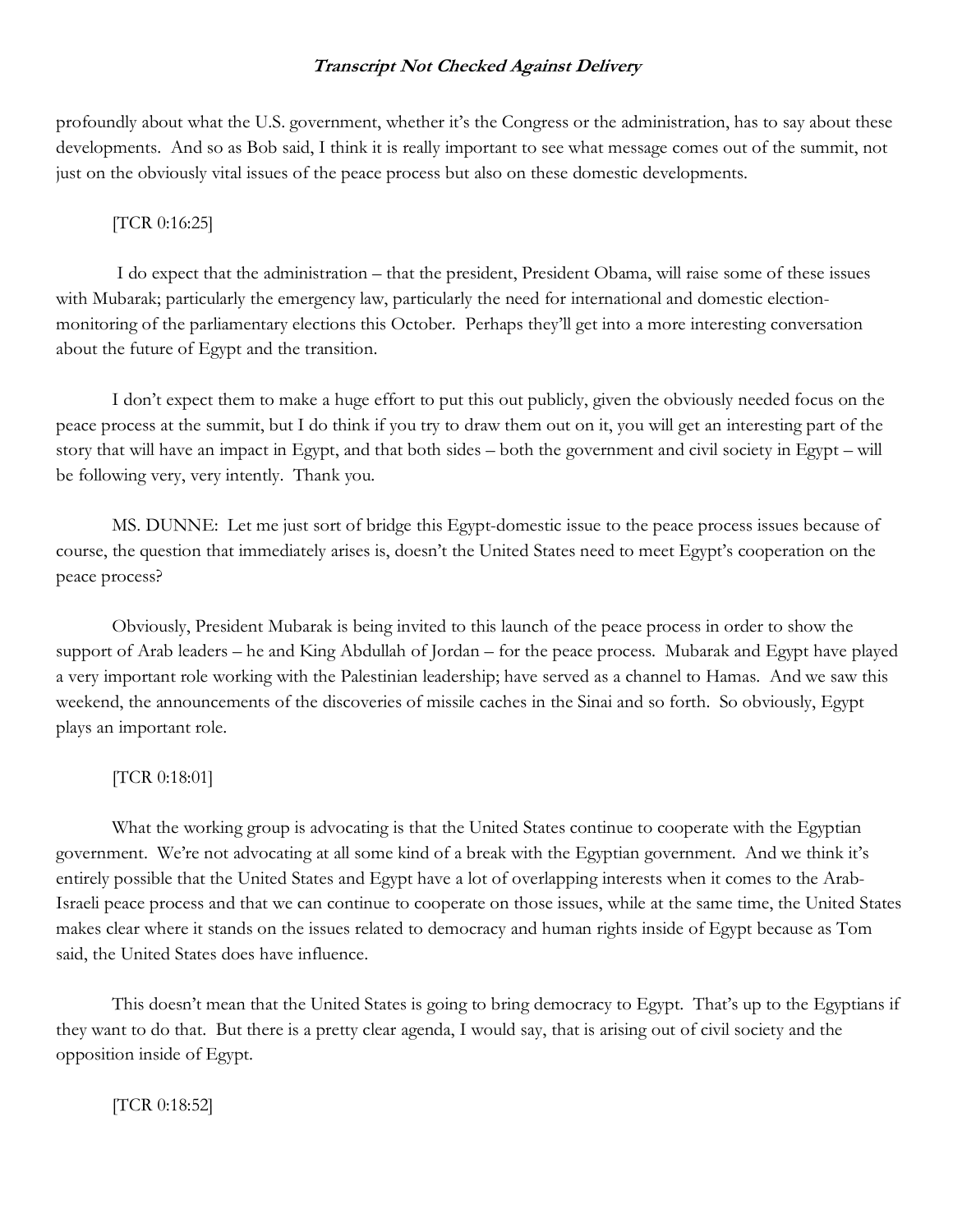There's a set of demands related to human rights and related very specifically to the upcoming elections: lifting of the state of emergency, keeping security forces away from the polling places, allowing monitoring both by Egyptian domestic groups and by international observers, that's something international observers have not been allowed to monitor elections in Egypt before. These are all demands that we see coming out of Egyptian civil society and that we think the United States should support.

 The National Democratic Institute and the International Republican Institute have submitted a request to the Egyptian government to be allowed to observe the Egyptian parliamentary elections, for example. So this is the kind of thing we think that the United States should be raising with the Egyptian government. And we think it's entirely possible to do this while continuing to cooperate with the Egyptian government on all the important regional security and peace issues on which we've been cooperating for a long time. I'll stop there, and then let's take any questions you have on these issues – on these Egypt issues. And then we'll move on to –

## [TCR 0:20:11]

MR. KAGAN: Just a footnote: The letter that – I think the letter was – it's a letter from Sen. McCain and former Secretary of State Madeleine Albright directly to President Mubarak. It has been sent on behalf – they're both the presidents of NDI and IRI – to urge him to allow them to participate in international monitoring. And we know that the administration has also received this letter, or is aware of it, and we're hoping that this will get raised, also, in the meeting between the president and Mubarak.

Q: I'm Andy Cook with Reuters. On that question of Egypt's role in the Middle East peace process, is it your sense at all that the Egyptians – that the Mubarak government is sort of holding that over Obama, saying that you need us because of our role in the Middle East peace process? And could you talk a little bit about differences, if any, between ElBaradei and Mubarak on what role Egypt should be playing here?

MS. DUNNE: Yes, I mean, that's a long-running theme. I mean, let's not forget that the U.S.-Egyptian relationship and the aid package to Egypt and all of that was built on Egypt's role in peace with Israel and making its own peace with Israel and leading other Arab parties into peace with Israel, and so forth. So yes, I think that continues to be a theme that the Egyptian government wants to play.

# [TCR 0:21:38]

And we're not taking anything away from that. That's fine. What we're saying is that we don't think the United States needs to pay Egypt to play the role – pay Egypt in the coin of refraining from raising democracy and human rights issues in order that Egypt play a certain role in the peace process because Egypt's own national security interests dictate what role it plays in the peace process. And that's as it should be.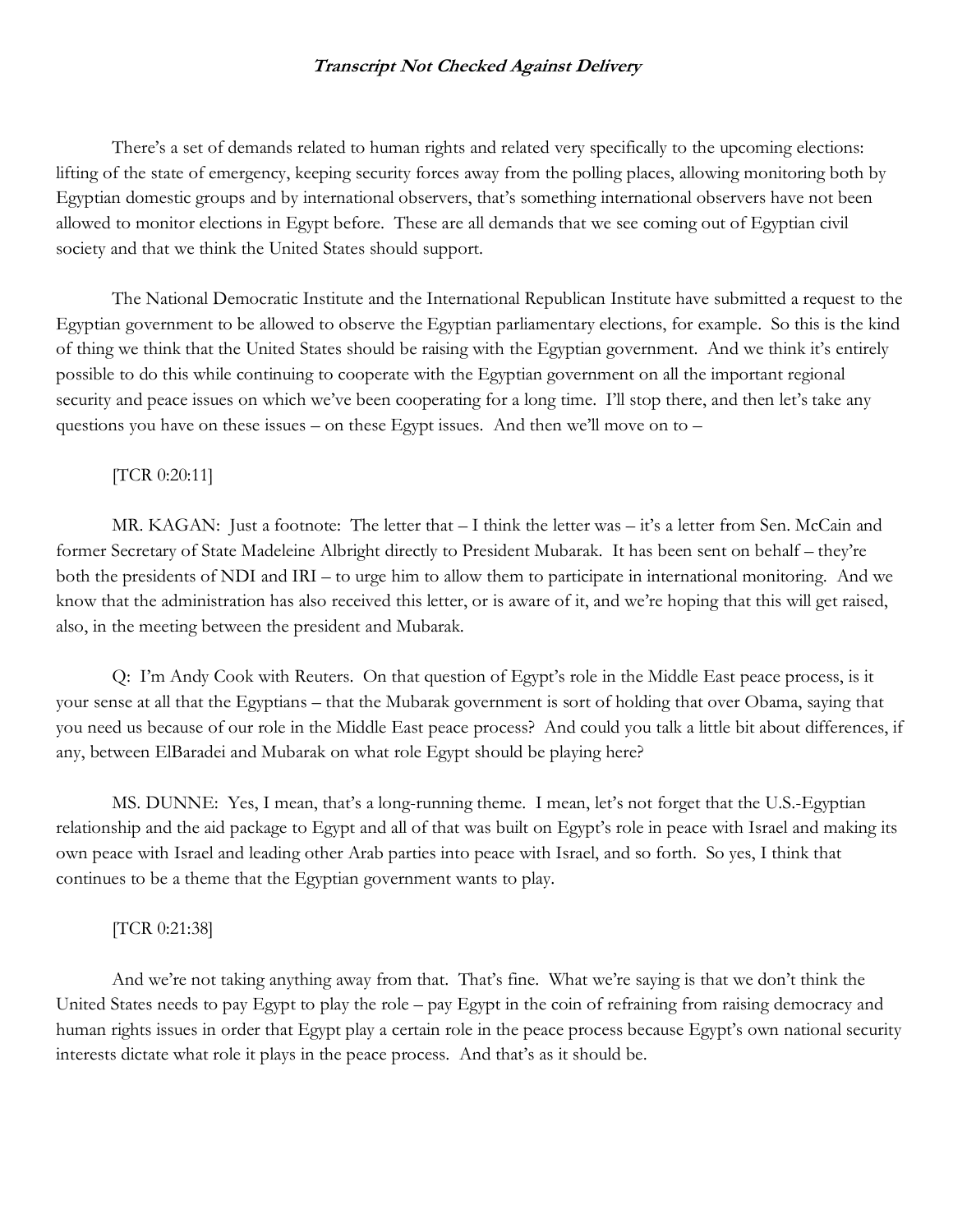Regarding ElBaradei, you know, he has put out this seven-point agenda for change, and Tom mentioned this petition that's circulating, which, I think I heard over 850,000 signatures was the last count of signatures on behalf of this petition. It's entirely about domestic issues inside of Egypt. His whole agenda is domestic Egyptian things.

He has said, maybe, a few things about Arab-Israeli issues, and they do tend to be kind of – have kind of a populist sound, you know, sort of playing to what Egyptians want to hear. But his agenda is really not so much a foreign policy one. It is really about how Egyptians want to see change inside their country.

MR. MALINOWSKI: I would say that U.S. support for democratic change, political reform in Egypt, has waxed and waned over the years. I don't think there's any evidence that, that has had any impact whatsoever on Egypt's support or non-support for the peace process. I think there's just no relationship. As you mentioned, I think that, that's solely determined by Egypt's own interest, its own vital national security interest in supporting or not supporting, as the case may be, progress in the peace process.

#### [TCR 0:23:28]

MR. KAGAN: And the most – I mean, if Elliot Abrams were here, he would – as he's mentioned many times, that in 2005, when the relationship got very rocky for awhile because of the pressure that the Bush administration was putting on for awhile, it had no impact on Egypt's performance in terms of the peace process.

Q: I'm Michele Kelemen with National Public Radio. A quick question about the Obama administration's record on this issue because as I understand it, the aid money already – democracy aid money has been cut back. I think even the Egyptian government has a right to decide which NGOs receive it, as I recall.

So how do you characterize what the Obama administration's done with this issue so far, on democracy promotion? And also, what's your sense of whether Mubarak's going to have a lot of other meetings here. I mean, what's your sense? Are you guys going to be trying to reach out to him? I mean, is there sort of – are there going to be other meetings, other than this White House?

MS. DUNNE: Yeah, regarding the assistance, I mean, there were some changes that were made early in the Obama administration, and I think they were made sort of cooperatively between some people on the Hill and some people in the new, incoming administration that we think were negative changes.

# [TCR 0:24:52]

The whole economic aid package to Egypt was cut back. And that was something that the Bush administration has initiated. But the plan was that the democracy assistance would stay at a certain level, which was in the realm of \$50 million a year. And it would have become about a quarter of the assistance package. But the decision was made, when the Obama administration came in, to cut back the democracy assistance so it's now about 10 percent of the overall economic assistance to Egypt.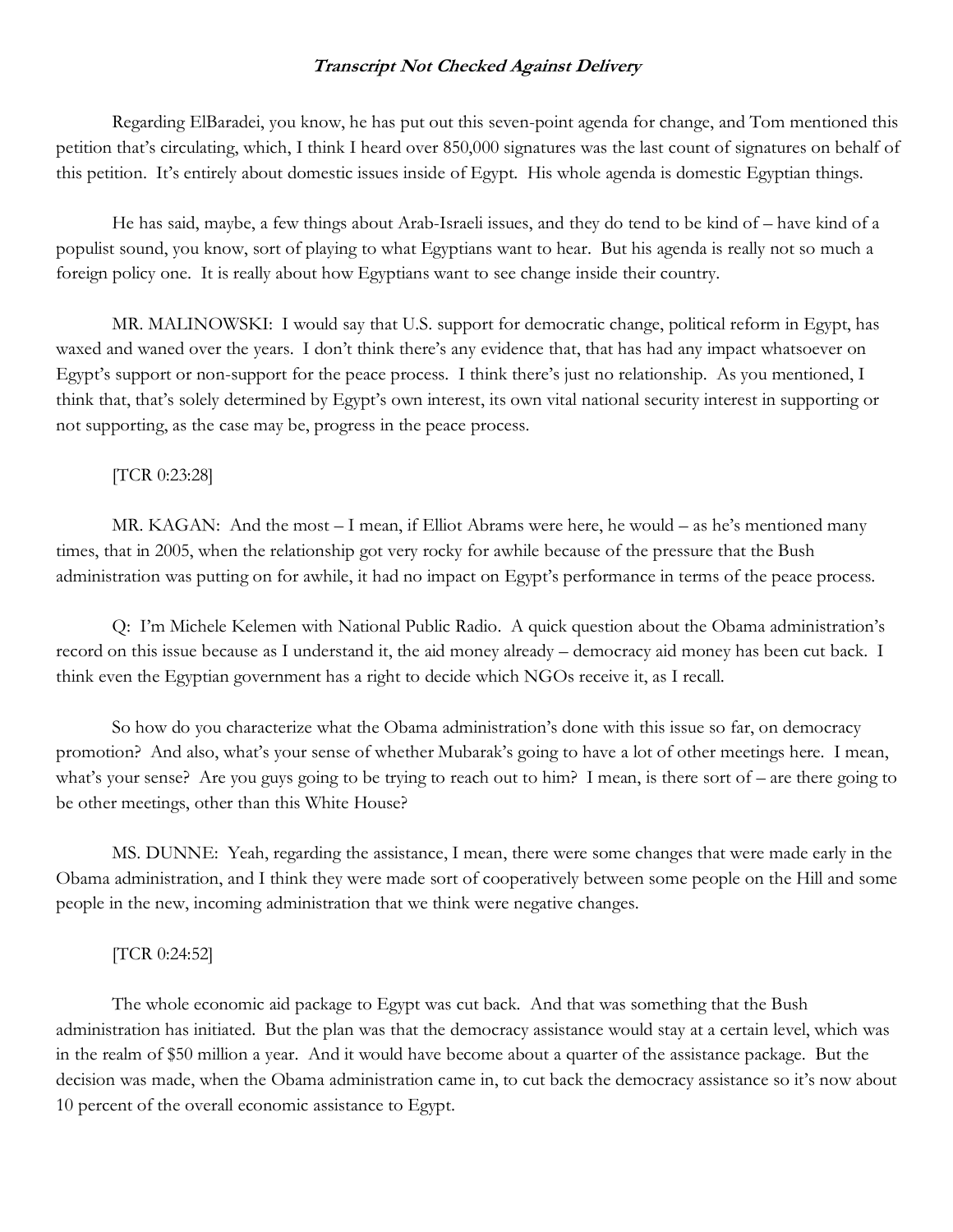And yes, you're correct: There was also sort of a policy change made – a reversal of an amendment that Sen. Brownback had made to the assistance package some years earlier, which had said that the Egyptian government doesn't have a right to have a veto over which NGOs get assistance and which don't. And the Obama administration reversed that. They've sort of tried to create a separate pool of funding that NGOs that are not approved by the Egyptian government can get, and so forth. But unfortunately, all of this sent a signal to Egyptian civil society that the U.S. was going to care less about these things. All of that happened in the first year or so.

## [TCR 0:26:01]

You know, we're still concerned about to what extent the administration is really raising these issues. I think we've seen a little improvement in the last few months, particularly after the renewal of the emergency law – state of emergency that Tom mentioned. I think that got the administration's attention, that perhaps they were having a negative effect on the situation in Egypt and needed to take more of an interest. And they were pretty critical of that.

So I think we're seeing a little bit more interest on the part of the administration in these issues now, but these upcoming elections are really going to be the test. I mean, and this visit also is going to be the test. Are they going to be raising these issues? This is a critical time right now, to raise issues related to these November parliamentary elections in Egypt. If you wait too long, it's just too late.

MR. MALINOWSKI: Yeah, I'm – one thing none of us have mentioned yet, and it's important, I think, in terms of the thinking of the Obama White House, is that the president did choose Cairo as the venue for his famous speech reaching out to the Muslim world at the beginning of his administration. And he did address these issues in general ways in that speech.

#### [TCR 0:27:15]

And I think some folks at the White House were struck by the fact that when the president uttered the word "democracy" at the beginning of the first sentence of that section on democracy in that speech, his audience burst into applause. He hadn't said anything about the issue yet. He just said the word and it generated that applause. I think that was interesting and instructive. And I think they understand that the president, you know, kind of raised the stakes by choosing that venue to deliver that message. He raised a lot of hopes among Egyptians.

I think they also made a decision early in the administration that their approach to Mubarak would, at least at first, be a private approach, in terms of urging reform, repeal of the emergency law, release of prisoners – all of these different things – and that they would give that private diplomacy a change to succeed before raising the temperature. And I think, you know, they've done that. They got one or two concessions, as I mentioned, in terms of release of emergency law prisoners.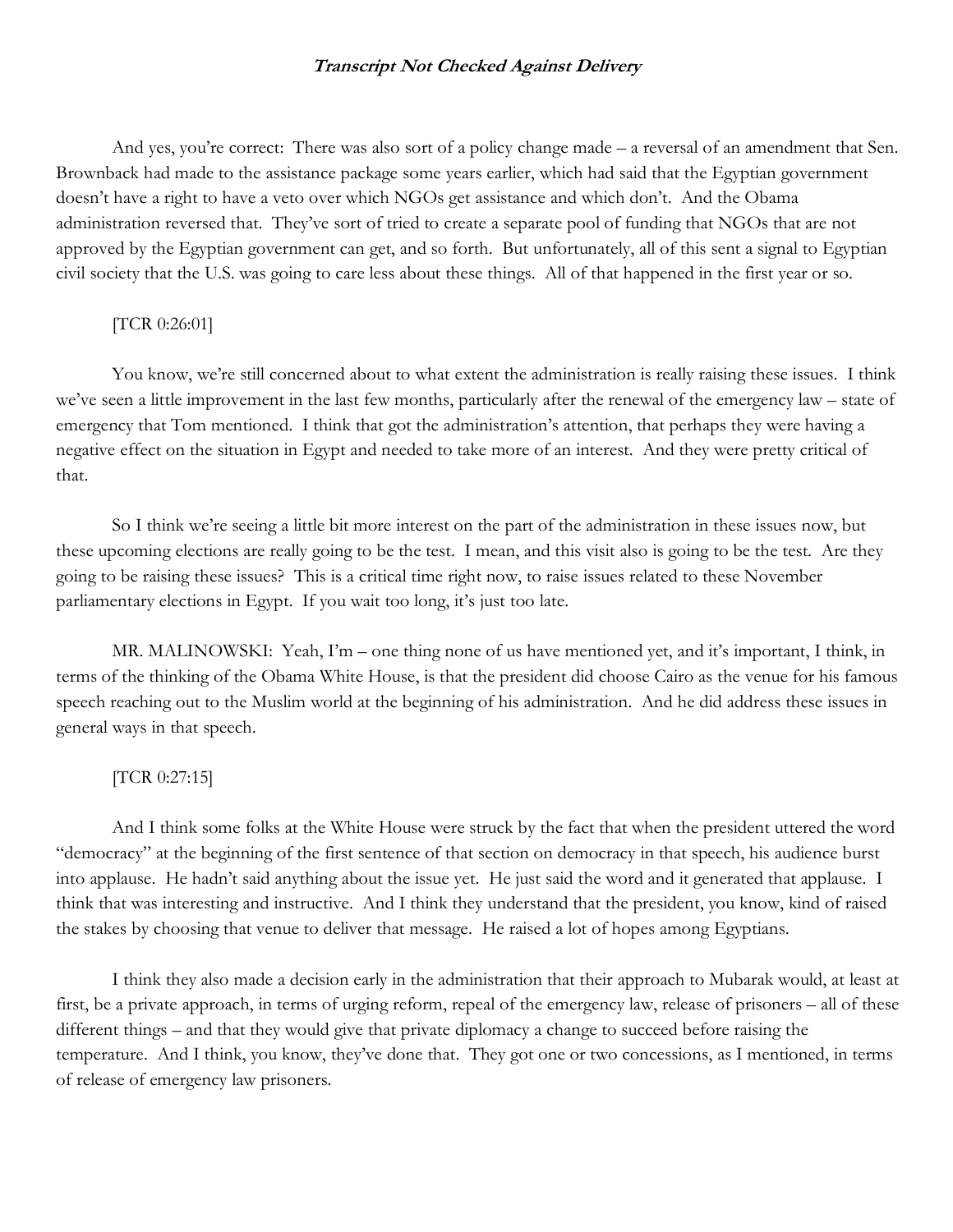But I don't think they're at all satisfied with the larger picture. And I think they understand – I hope they understand – the stakes of these elections and the calendar. They can't control the fact that a transition is coming. They can't control when it's going to come. And I think they understand that how the United States is seen by Egyptians to be reacting to and, to some extent, leading these changes will have a huge impact on how America is perceived by Egyptians for many years to come.

#### [TCR 0:28:56]

Q: Yeah, Steve Hirsch with the AP. I was wondering – and this is based somewhat on a supposition, but doesn't the administration go into the entirety of the talks, and especially as regards the Mubarak visit, somewhat beholden to Mubarak, as regards the talks?

I've heard a lot of Egyptian officials saying that they felt that Obama had put the Palestinians in a very difficult position by his initial demands that any move forward depended upon an end to settlement construction, very much hardening the Palestinian position, which the Egyptians felt was a very, very bad thing to have done because it kind of froze things at that point.

And it appears that the Egyptians have had an influence on Abbas in that regard, causing these talks, now, to come together at a rather critical time for both U.S. domestic politics and, in the scope of the talks, the timing. Just wonder if you have any thoughts on that, as regards how the United States might be beholden to Obama for that – Mubarak.

#### [TCR 0:30:14]

MR. KAGAN: Can I just – look, this wouldn't be a difficult issue if Mubarak was of no utility to the United States because then you could just say well, we don't – you know, let's just support fair elections and see him gone. It's a difficult issue because the United States does certainly feel that it needs things from Mubarak, and in some cases, I think, Mubarak does provide things.

This is the case, as I mentioned before, of all dictators that the United States has supported over the decades. They certainly felt they needed the shah of Iran during the period when he was the – much more important, really, than Mubarak – the strategic pillar of American policy in those years. The fact that you need someone does not mean that you're not in a period of transition, whether you like it or not.

And so we need to get past the idea, it seems to me, that because we need Mubarak for one thing or another on the peace process or for regional stability, that doesn't mean we're not going to have to face a crisis in Egypt, whether we like it or not. And the question is, how are we going to deal with the crisis that's coming?

We are living on borrowed time, as far as Mubarak personally is concerned, and we don't know what's coming next, after Mubarak. And I fear that we can be in the position that U.S. governments have been in for many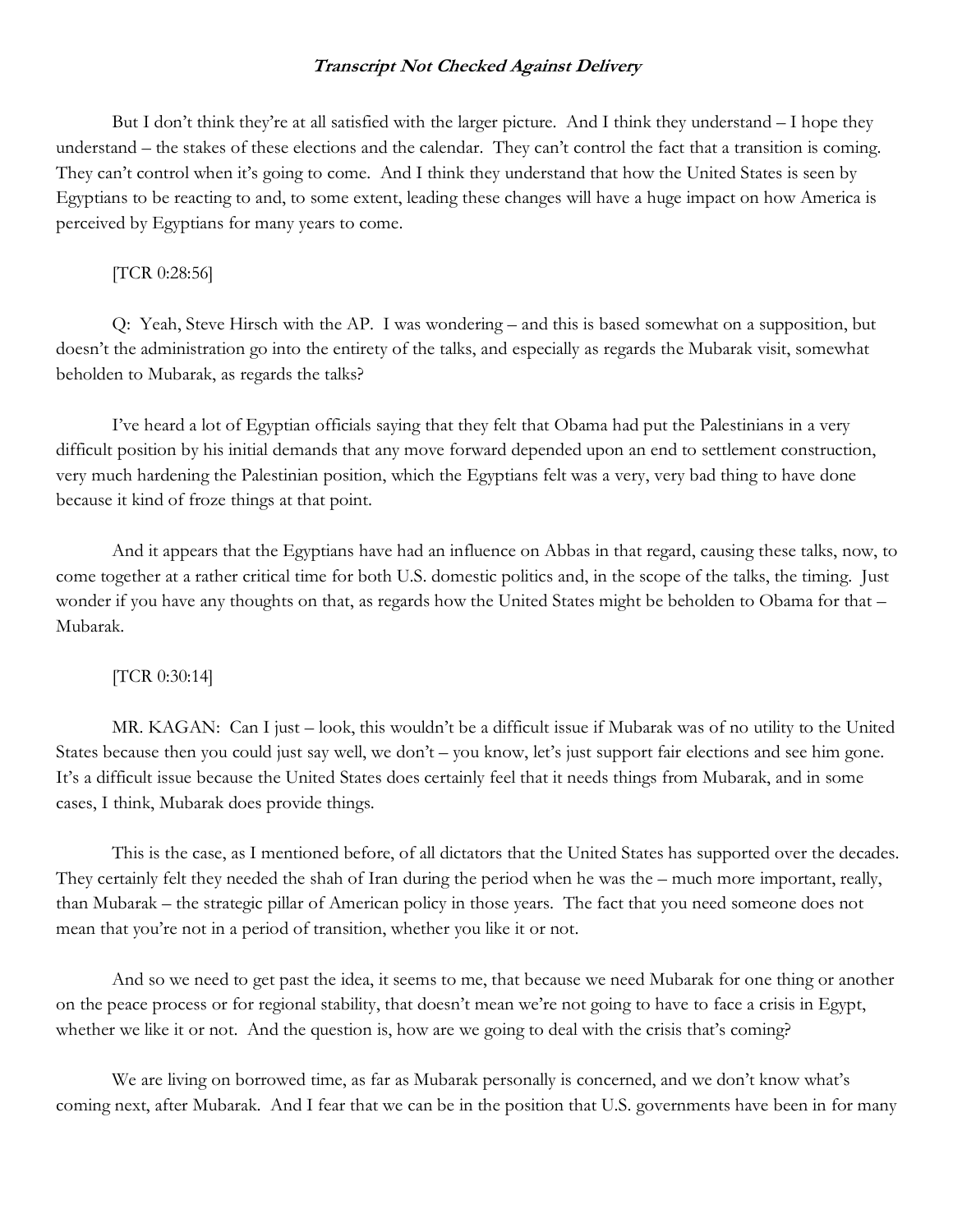decades, as I say, of clinging to one or some structure of governments somewhere because the alternative seems scary, and clinging so long that you wind up getting, perhaps, even the scariest alternative.

And so no one is suggesting that the United States doesn't need Mubarak for one thing or another, but the question is, how long can you cling to this guy if change is coming in Egypt – change of one kind or another?

# [TCR 0:32:09]

MS. DUNNE: Let me just add one word to that. I mean, I agree that President Mubarak has, many times, played a helpful role in forging an Arab consensus that is along the lines of what the United States would like regarding the peace process. But don't forget that, you know, Mubarak has his own motivations, as well. He wants to keep the Obama administration engaged in this peace process. They don't want to see the United States give up and walk away, and so forth.

And so there's also – you know, it works both ways. I don't think we should see this as purely that Mubarak is doing something that, you know, he absolutely hates to do and he's just doing it as a favor for us. I mean, I think he makes these decisions on a very rational basis based on what's in Egypt's interests.

## [TCR 0:32:57]

MR. MALINOWSKI: And you know, this is – the question is not whether Obama is going to treat Mubarak as if he is the dictator of Cuba or Burma or North Korea. Obviously, President Obama is not going to stand up before you all with Mubarak and say, "President Mubarak, your time has come and gone. You know, history is against you. Depart and let the forces of democracy sweep your regime into the dustbin of history." That's not what's going to happen, and no one is asking for him to do that.

The question on the table is whether, and to what extent, and with what degree of energy, the Obama administration is going to urge Mubarak to allow international election observers to play a role in October and next year. How hard will he continue to press for full repeal of the emergency law? The Obama administration did publicly condemn the Egyptian government a few months ago for not repealing the emergency law. So they're already on the record on some of these things.

The question is, how consistently, how vigorously, how creatively will they take advantage of these opportunities, including the summit, to try to nudge Egypt in that direction and to let ordinary folks in Egypt know that that's the side the United States is ultimately on, consistent with maintaining a polite, constructive partnership with the Egyptian government on other issues? It's not an impossible balance to strike, and they're not too far, I think, from striking that balance, although I think they could do some more.

[0:34:44]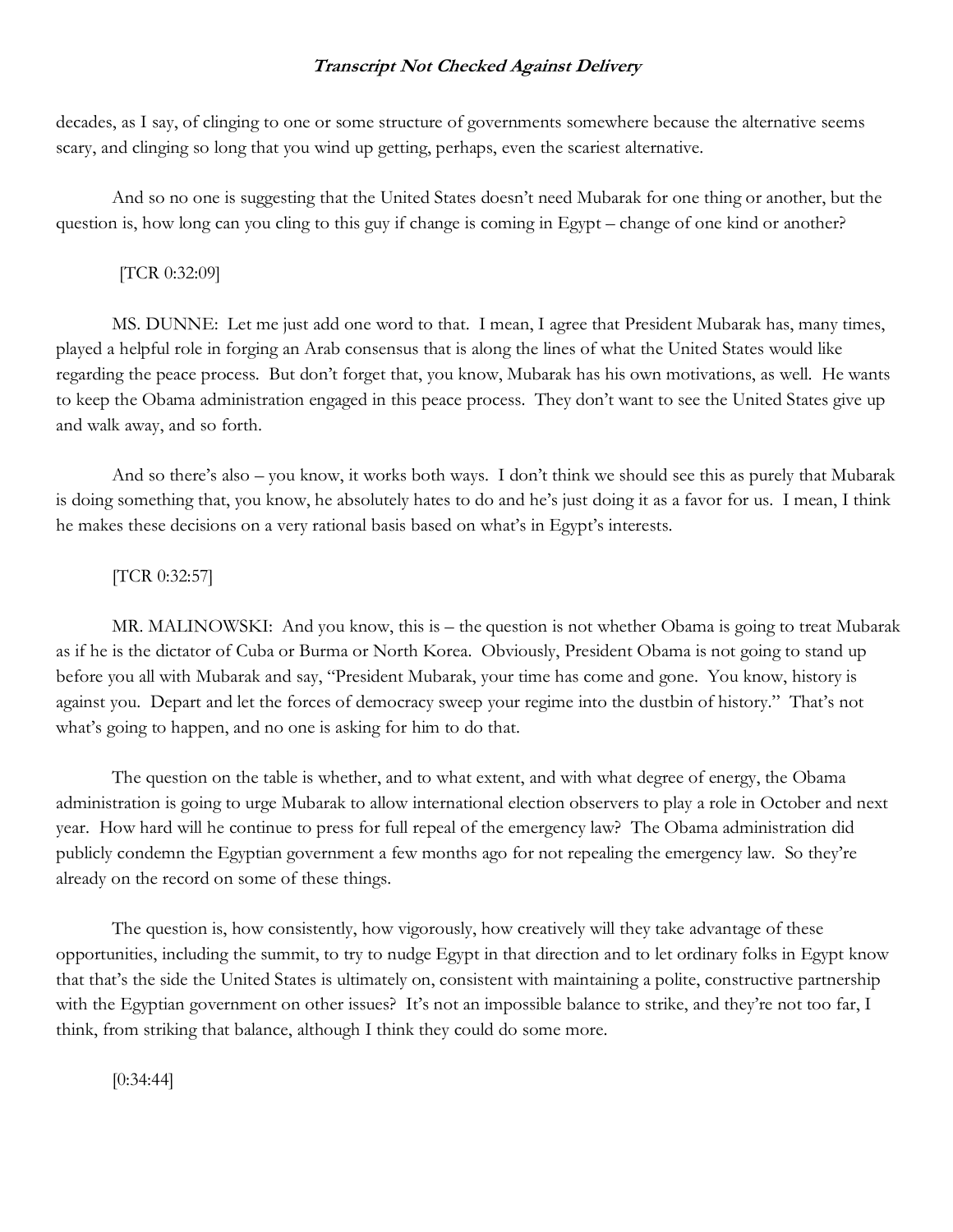Q: Thanks. Jay Solomon with the Wall Street Journal. You all seem to be following the Egyptian issue quite closely. Have you seen any indications that this administration or the U.S. government is, kind of, preparing for a transition? I mean, the things you're talking about are human rights, but I mean, really anticipating that this guy – like you said, he might not be around in a year – that people are gearing up for that? Thank you.

MS. DUNNE: People in the United States?

 $Q: No -$ 

MS. DUNNE: In the U.S. government. I mean, I think it's something that they've been aware of. People, you know, in the State Department and the intelligence community, or whatever, have been aware of it, but I don't have the impression that they've done a lot of thinking about, you know, what does this mean for the United States?

[TCR 0:35:32]

And certainly, I don't think there's any appetite for the United States to try to play any kind of a direct role in the Egyptian succession or public role, or making its views known one way or another. But still, there will be a moment when a leadership change will happen and the United States will have an opportunity, in a way, to reconfigure their relationship with Egypt and, you know, to try to reformulate the partnership with Egypt such that – you know, the United States has long had a partnership with Egypt not only on regional issues, but on domestic issues. And that's been primarily domestic economic issues.

Until the last five years or so, where the United States started thinking and started saying that, you know what? In order for Egypt to really be a prosperous country moving ahead, some of these political and social and human rights issues are going to have to be dealt with, as well. Economic reform on its own is not going to work.

MR. MALINOWSKI: You should ask them that question, though.

[TCR 0:36:44]

Q: I apologize if somebody already asked a version of this, but the Journal had a piece the other day that Mubarak's working closely with the Muslim Brotherhood to get the petition for, I guess, a more democratic – it's for some constitutional reform, or whatever.

MR. MALINOWSKI: You mean ElBaradei.

Q: ElBaradei, I apologize. But just, watching the politics of Washington the past few months criticizing Turkey's leadership because they don't like the anti-Israel rhetoric from the Turkish leadership, I mean, it just seems that Washington politics will be very averse to working with the Muslim Brotherhood, or some variation of it, even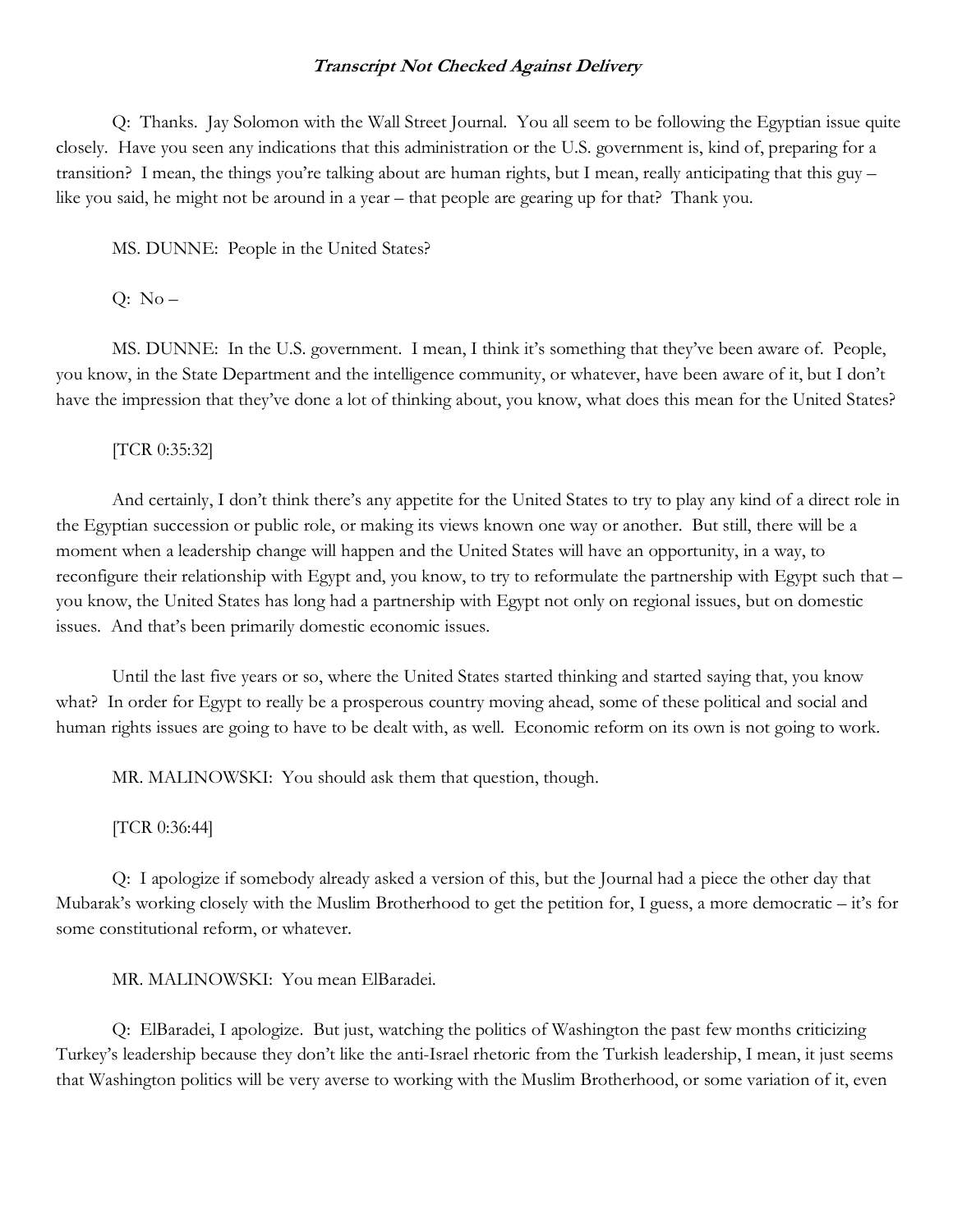though I agree with Robert in some e-mails that we've had, that there are moderate Muslim Brotherhood people you could work with.

And just watching the U.S.'s kind of poor reaction to Hamas winning in the Palestinian – in Gaza a few years ago, and seemingly being blindsided to that, I didn't know if you could speak at all to the possibility of the Muslim Brotherhood being a successor in some way to Mubarak, or ElBaradei being – working closely with them.

# [TCR 0:37:48]

MR. KAGAN: Let me just – before you do – I just wanted to do – the political answer to that, Laura (sp), is – I mean, take a look at the Senate resolution's cosponsors. If you've got people like John McCain and Joe Lieberman, and I could probably name a bunch of other people, these are not the kind of people who wouldn't be concerned about a certain kind of radical turn in Egypt.

They're, in fact, at the top of the people who are concerned about that kind of thing. And I think the reason they are supporting this is because their hope is, this is the best way to get an Egyptian government that has the support of the people, and will not turn in this direction. But I just think if you look – you know, you made a political point; just look at the cosponsors of the Senate resolution.

MS. DUNNE: Yeah, just to speak to the situation inside of Egypt, yeah, what happened was that the Muslim Brotherhood said that they supported Mohamed ElBaradei's seven-point plan and wanted to help collect signatures. And that made a big difference. They collected a lot more signatures. So what that tells you is the Muslim Brotherhood is much more mobilized than most of the other opposition forces. They're able to go out and mobilize support.

# [TCR 0:39:07]

And actually, you know, the kind of changes that we think the United States should be advocating and supporting are changes that would help to open up the political space and broaden the political spectrum in Egypt. I mean, the legal opposition parties have been very much oppressed inside of Egypt, and it's been very, very difficult to form new parties, and so forth.

And so you know, we do think this has led to an unfortunate sort of situation of polarization, where you have this illegal movement – the Muslim Brotherhood – that is able to mobilize kind of under the radar, and then you have the ruling party, the National Democratic Party, that is able to mobilize. And everybody else in the middle is kind of squashed. So we're advocating a situation where that starts to open up.

And we have seen that happening in the last few years. I mean, there have been some small political reforms and, as Tom pointed out, a very important opening in the media in Egypt. And now we've seen these other political forces, like Mohamed ElBaradei and Ayman Nour and others starting to come out.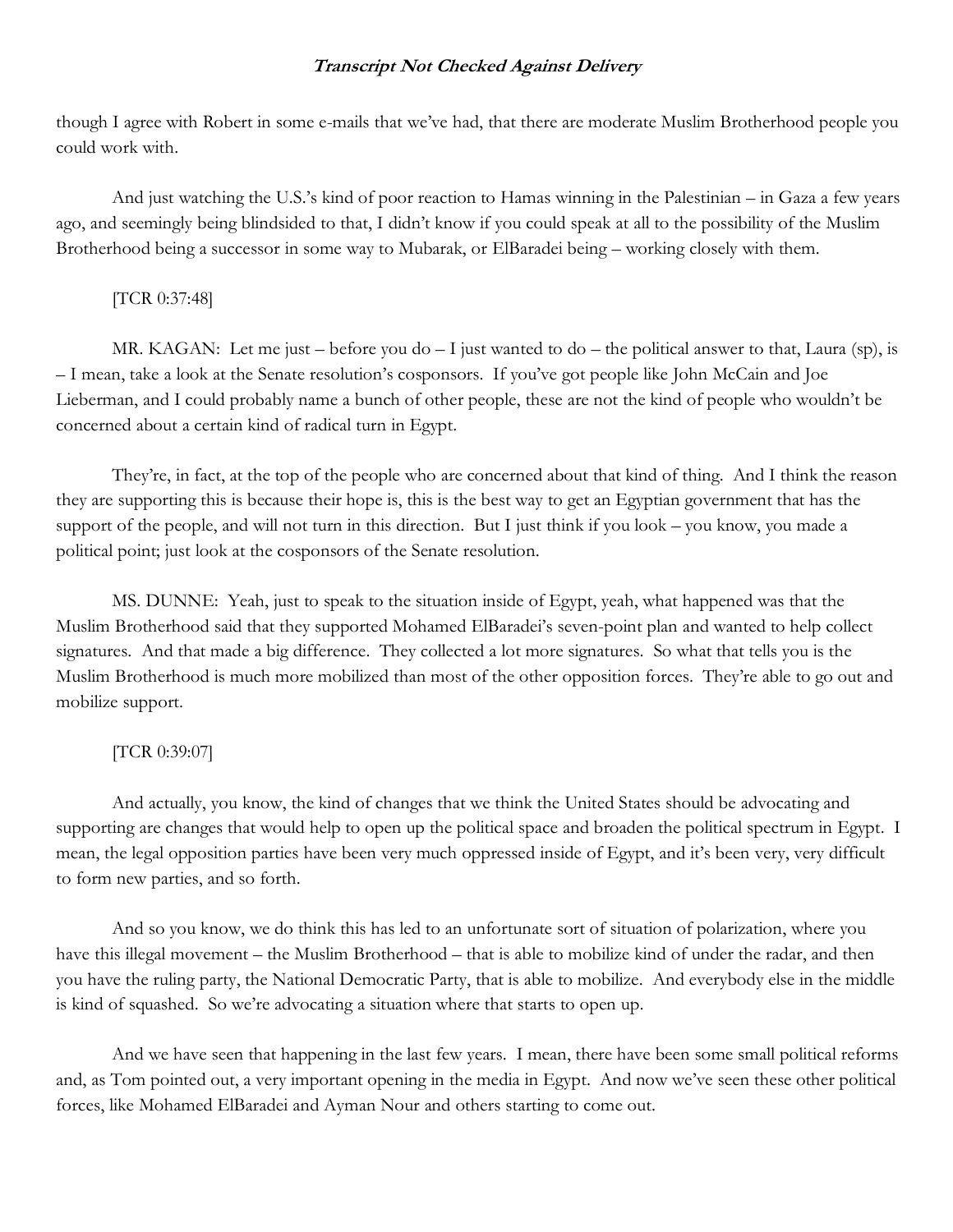No doubt, the Muslim Brotherhood would still continue to be a very important force in Egyptian political life, but I don't think it's necessarily a situation where, if you have some sort of a – you know, a gradual opening of the political space and of the political system in Egypt, that we're talking about, necessarily, you know, the Muslim Brotherhood sweeping through and dominating.

# [TCR 0:40:46]

MR. MALINOWSKI: Yeah, I think it's sort of been a general rule in the Middle East that the more militant groups don't really need things like a free press and free elections and independent courts to thrive. They do okay in the shadows. The groups that do need those institutions to be strong and healthy are the more moderate, secular opposition groups. By their very nature, they can only organize, they can only appeal to the population if they have those kinds of institutions.

And one thing, you know, in terms of the Obama administration on this issue, setting aside the broader national politics, if you look at Obama's Cairo speech, one of the more interesting things he did in that speech was to signal that the United States would respect the outcome of a democratic election in Egypt or anywhere in the Middle East, even if the United States didn't agree with the ideology of the group that won that election.

That was a very interesting, and I think important, message for him to be delivering in Egypt, precisely because of the way in which Mubarak has used the specter of the Muslim Brotherhood winning to scare the United States away from supporting democratic elections in that country.

MS. DUNNE: I think we need to turn things to the Israeli-Palestinian peace issues now. I know that – I believe Marwan has another commitment at 10:15, so thank you for being so patient, sitting through all this Egypt talk. Please.

#### [TCR 0:42:14]

MARWAN MUASHER: No, it is an important issue. Thank you very much. I'd like to offer some thoughts on the relaunch of the peace talks. It's really rather difficult to talk about a relaunch of peace talks between Palestinians and Israelis without some cynicism. We've all seen the movie, probably, many times over. Still, I would like to both comment on what might happen next week, but also talk about the general or the larger picture, as well.

Of course, I don't think much will happen publicly next week. At any rate, they will relaunch the talks. What is important is a number of factors. One, where do they agree that the talks will take place at? I think that if the two parties are interested in a strong U.S. role, or if the U.S. is interested in a strong U.S. role, then you can expect that the talks will take place in Washington.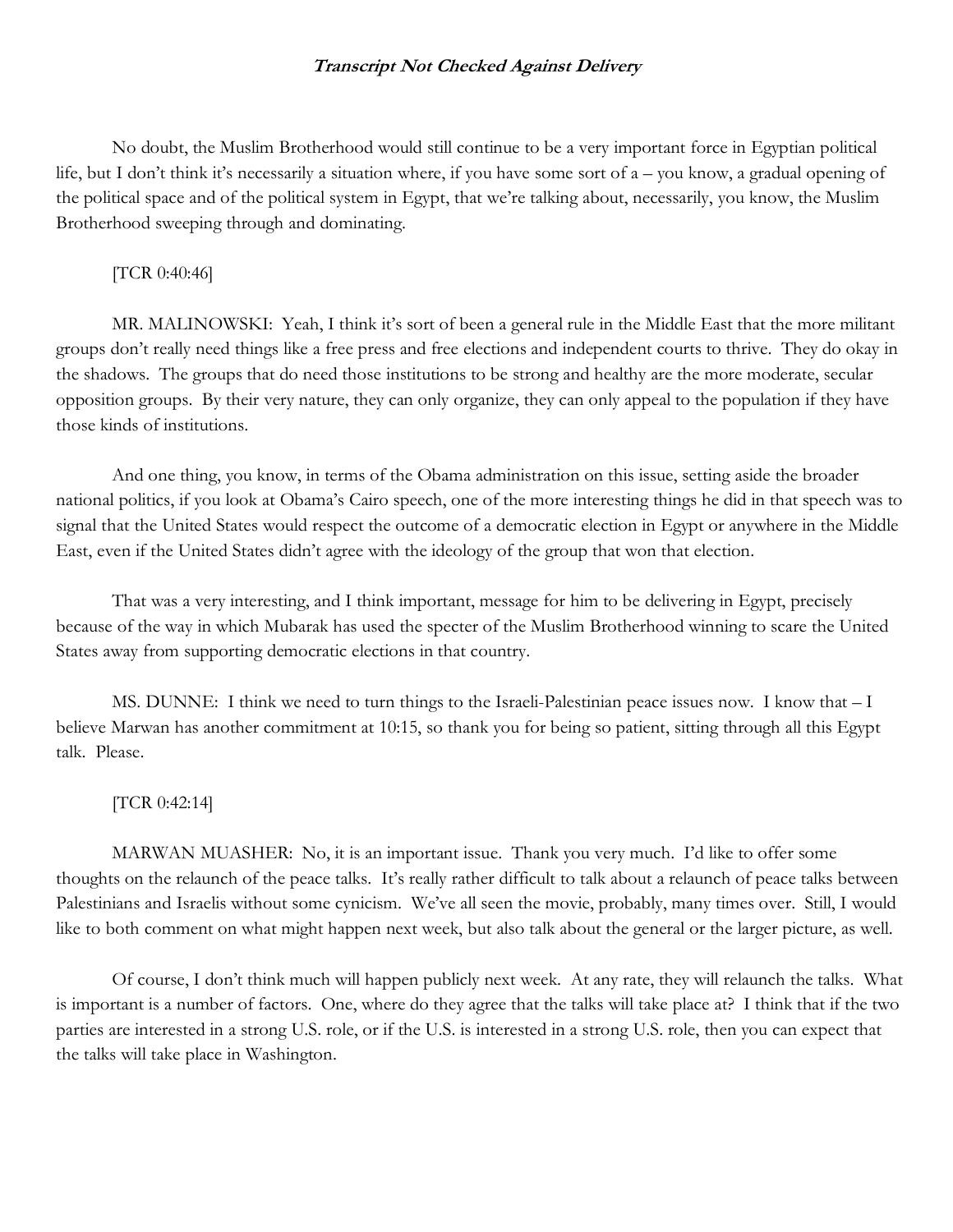If that is not the case by one or more of the parties, then the talks might very well take place in the region. And that is very important in my view because I'm of the view that the two parties, on their own, are not going to be able to reach an agreement by themselves or offer solutions that meet the minimum demands of the other party. So it is, I think, very important to watch where the next round of talks will take place.

# [TCR 0:43:53]

The other important factor, in my opinion, is the regional element – the Arab parties. I mean, we talked about Egypt, and certainly, Jordan, are coming to the talks. The big absent party next week is Saudi Arabia. Yes, we all know that the Saudis will not be at the talks with the Israelis in any public manner, yet.

But whether the United States intends to engage the Saudis behind the scenes or not is key, in my opinion, to whether they will be able to reach an agreement. I do not think that the two parties, on their own, can give the other party, as I said, what they need in terms of their minimum requirements. I do not think, in other words, a separate peace agreement between Palestinians and Israelis is either attainable or desirable by the publics on both sides.

For the Israelis, I believe that in return for what will be some very painful compromises on their own, I don't think the Israeli public is interested in an agreement that would give them peace with half the Palestinians without solving the Iran, the Hezbollah, the Hamas issues and other regional issues. And on their part, the Palestinians, I think, are not capable of reaching agreement and also providing some serious compromises, say, on an issue like refugees, without Arab cover.

# [TCR 0:45:27]

And therefore, it will be interesting to watch, beyond the photo op that we will all see next week, what kind of an engagement is the United States intending to have with other parties behind the scenes. And when I say that, I mean Arab parties, as well. Secretary Clinton talked about a one-year timetable. In my view, this is realistic only if the U.S., at some point, intends to put a package on the table. If they intend the two parties to reach an agreement on their own within one year, then I think we will all be here next year talking about the death of the two-state solution.

The other factor I want to point out, too, is the factor of time. Time is not on the side of a two-state solution. The cynics, and even the – both the optimists and the pessimists will tell you that the two-state solution is at its deathbed. And so one of the very important, also, decisions that we will watch in the next few weeks is whether the Israelis, whether publicly or otherwise, will agree to an extension of a halt to settlement activity beyond the September 26 deadline. If settlement activity continues beyond that deadline, then there is really no hope of the talks coming to a solution that can be implemented on the ground.

[TCR 0:47:07]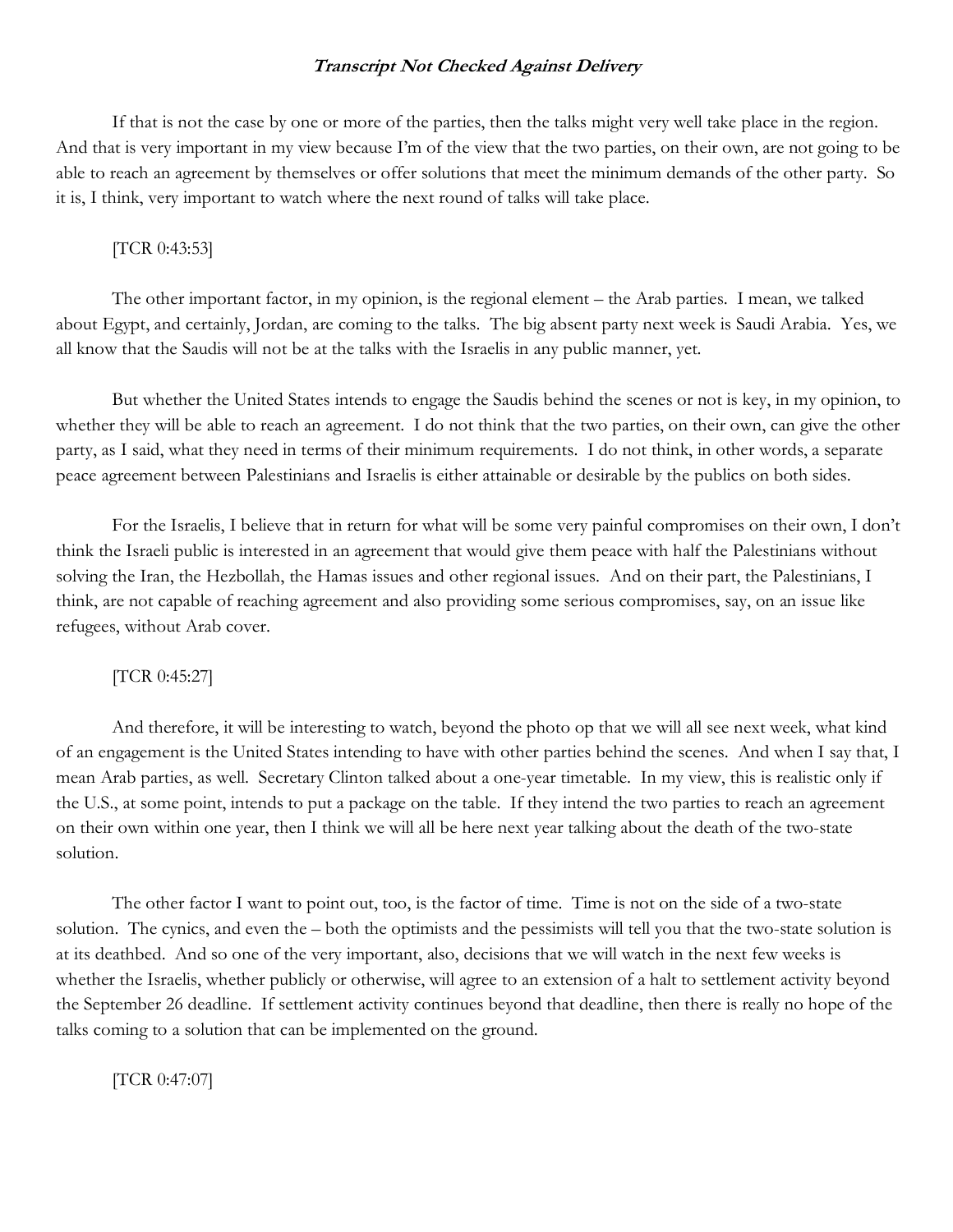These are some of the issues that will be on the table. I believe the time has come to move the goalposts and move beyond a separate peace agreement to a regional one. This, I believe, is both possible and also desirable by both parties. A regional agreement gives a regional safety net to both parties, to both Palestinians and Israelis.

It also deals with other important issues, like Hezbollah and Hamas, where under, for example, the Arab Peace Initiative, which makes such a regional peace agreement possible, the responsibility of turning Hamas and Hezbollah into political players and, you know, giving up their arms, under the peace initiative, becomes an Arab responsibility rather than an Israeli one. Israel attempted to do that militarily, both in Gaza and Lebanon, and failed on both accounts.

And the only way to bring these into the fold of an agreement is through an agreement with the Arab world, which is why, I think, that this offer is the best hope to salvage a two-state solution from where we are today. These are just some of my initial thoughts, and let me open it up to questions.

## [TCR 0:48:42]

Q: Peter David from The Economist. What do you think the United States can offer what used to be called "the rejectionist camp," or "the resistance camp," that would bring it into the political process?

MR. MUASHER: I think the United States can offer other Arab states, in particular, Saudi Arabia and Syria, rather than the rejectionist camp, you know, an agreement that they are interested in. With the Syrian case, I believe such an agreement will have to include a full withdrawal to the June 4 borders from the Golan Heights. In the Saudi case, the principal issue that the Saudis are interested in is East Jerusalem. And if an agreement is found on East Jerusalem that is satisfactory with the Saudis, I think such a regional agreement becomes possible.

In the context of a regional agreement, logistical and military support to Hamas and Hezbollah will, of course, have to stop. There will have to be monitored security guarantees that all Arab states will engage in. And in such a scenario, even if Hamas and Hezbollah are to insist on carrying the torch, if you will, they will find themselves in a situation where all logistical and military support, and financial support, will be cut off.

I cannot see a scenario in which the whole Arab world signs a peace agreement with Israel – per the provisions of the Arab Peace Initiative, I cannot see how Hezbollah and Hamas can carry out the struggle on their own. But in a separate peace agreement, that is not just entirely possible, but likely, as well.

#### [TCR 0:50:47]

Q: Thank you. The Israelis have talked about not extending the freeze on settlements, but perhaps offering some more-limited restrictions. Would that, sort of, kill the talks? I mean, do you think it has to be, sort of, an extension of what exists now in order for this to move forward?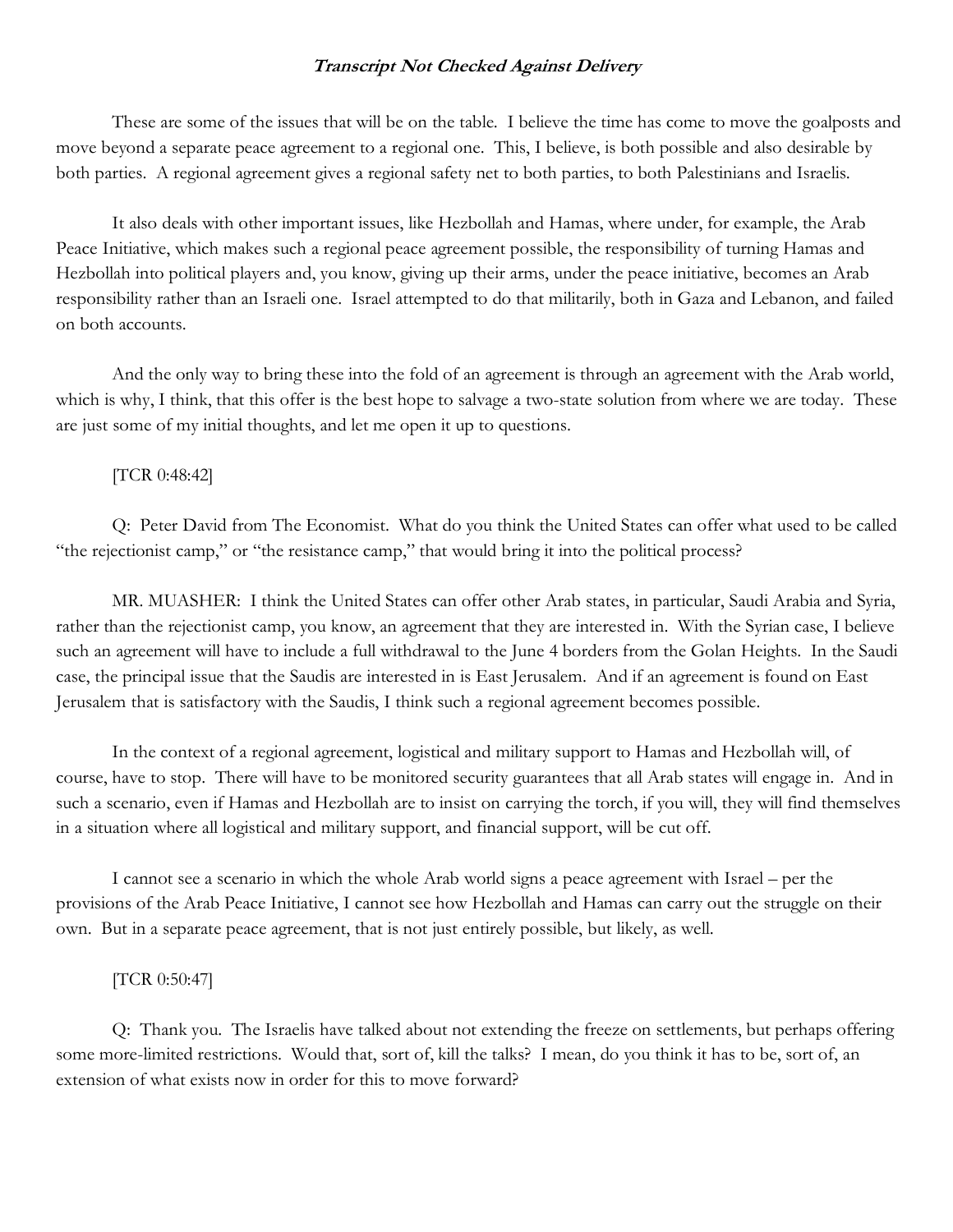MR. MUASHER: Again, it depends. It depends on whether the Palestinian or the Arab side is convinced that the Obama administration is serious about solving this within a year framework, you know.

If you add, you know, however number of houses in one year, it might not be such a big deal, but if there is – I'm sorry – a conviction that this is not serious and that settlement activity will go on – remember, this will be seen in the context of 17 years of peacemaking in which the Palestinian and the Arab side agreed, grudgingly, not to hold settlement activity in the hope that in five years' time, which was the Oslo process, an agreement would be reached.

It has been 17 years. The number of settlers in the West Bank and Jerusalem has doubled since the Oslo agreement in '93. So there is this belief on the Arab side that any further settlement activity is just buying time for Israel to create more facts on the ground.

#### [TCR 0:52:29]

Q: Michele again. Talk a little bit about the lessons learned from the past. I mean, you talked about how this is a movie that we've all seen before. But do all sides sort of agree on why past efforts have failed? And what are your thoughts going into this on what lessons the Obama administration needs to learn about those past efforts?

MR. MUASHER: Well, I think there is a number of issues of why past efforts, I would say failed, but I would say exhausted their possibilities. I think that the Oslo process was a very important process, in that it broke a lot of taboos. It allowed Palestinians and Israelis to sit together and negotiate an agreement, et cetera.

But I think an incremental approach, when the status quo is not frozen, has exhausted its possibilities, basically and primarily because of settlement activity. That is, the premise in Oslo to postpone final-status issues while you build confidence among the parties has not materialized. What has materialized is, on the positive side, you know, the two sides have been able to reach an agreement through years of negotiations, more or less, even if they did not put anything on paper. But on the negative side, settlement activity in the West Bank during the last 17 years has made a two-state solution almost impossible.

#### [TCR 0:53:57]

I think the other – one of the other reasons why a settlement failed – and here, I'm thinking primarily of Camp David 2000, and the Clinton parameters – is not just because an agreement was offered too late or because Arafat, you know, could not really make the jump and sign an agreement.

I think one of the principal factors why an agreement failed is the absence of the Arab side. In other words, Barak, at the time, and Clinton, as a result – or Barak convinced Clinton that the Arab side should be left outside the negotiations because he was afraid of any leak that would hurt his chances domestically, of what he was prepared to offer. As a result, Arafat was asked to give some very painful compromises on the right of return, refugees in general, and on East Jerusalem, that he did not feel had, you know, Arab cover.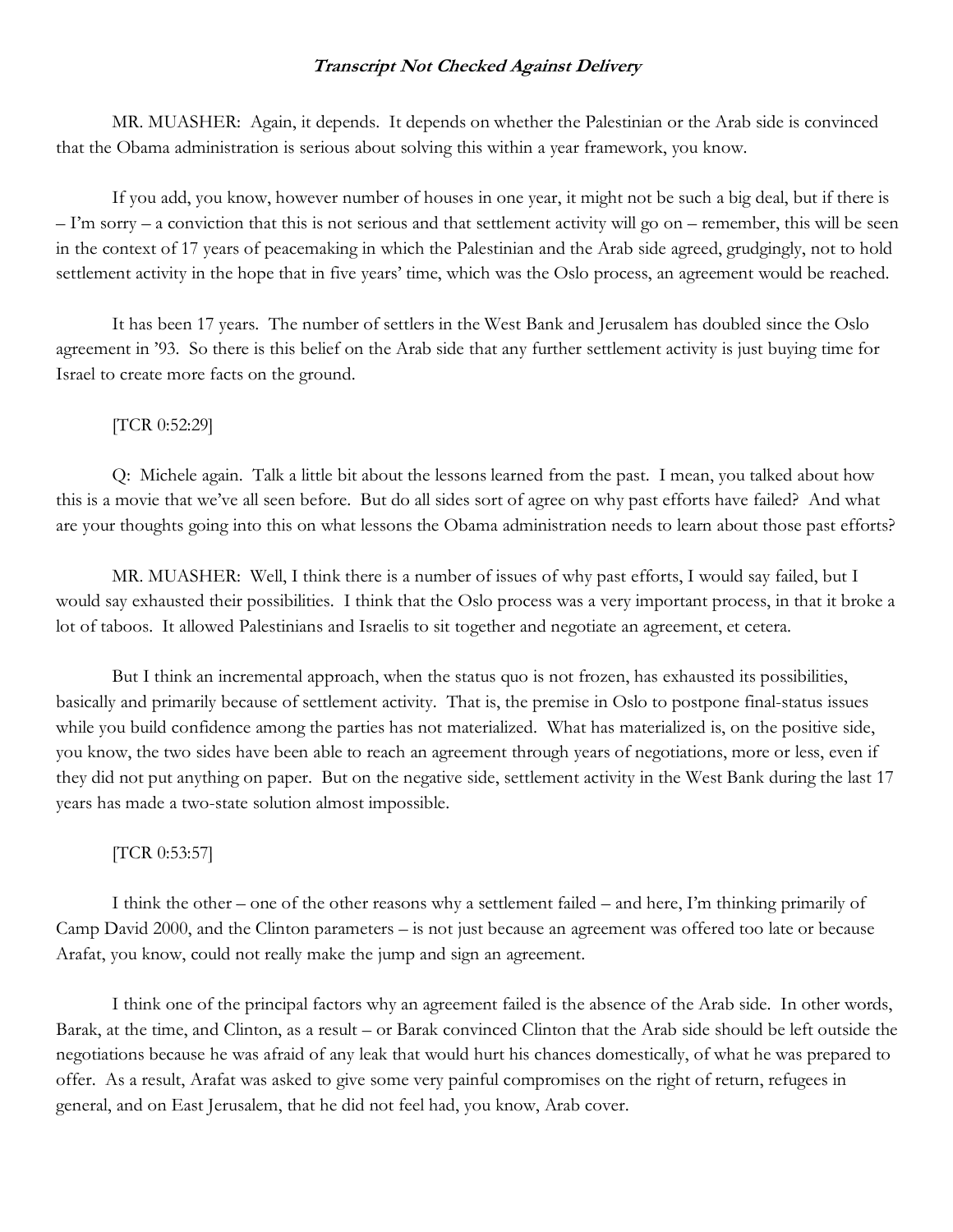He did not want to sign an agreement and be called a traitor the next day. If there are lessons to be learned, this is, I think, one of the principal ones. The Arab side – and when I talked about "the Arab side," I talk about Saudi Arabia, in particular, to provide such cover to the Palestinians. And I talk about Syria as well, so that you neutralize the effect of organizations such as Hamas and Hezbollah. Please.

Q: (Inaudible) – bureau chief in Washington. I would like to ask of the starting point in the negotiations or the peace talks on the borders and security measures. How can they reach agreement on borders as the less-intense topics, and at the same time, the borders including Jerusalem?

#### [TCR 0:56:08]

MR. MUASHER: Well, the borders and security starting point is an Israeli demand. It's not necessarily how things will proceed. The Palestinians want all the issues to be put on the table, including Jerusalem, including refugees, while the Israelis are insisting that they settle the border and security issue – or the security issue, actually, first, before they can even agree on the borders.

To me, as I said, you know, whether you do one scenario or the other, I'm just not convinced that the requirements are there. However way they approach it, I'm not convinced that the requirements are there for a separate peace agreement.

Q: Yeah, just wondering, getting back to Saudi Arabia and Syria, I'm wondering to what extent you've seen, or you were sort of interpreting that they are actually trying to get that outreach going. Do you think that the recent moves with Syria and so on – or do you see this as an integral part of the U.S. plan, or is this something that's still out of the picture, as far as Washington is concerned?

#### [TCR 0:57:18]

MR. MUASHER: First of all, let me be clear: I'm not saying that the Saudis and the Syrians should engage in direct talks, you know, alongside the Palestinians. What I am advocating is that the U.S. should, bilaterally, come to a set of understandings with the Saudis and the Syrians – what I call "end-game deposits." This has been done in the past. When one party can give the U.S. a deposit that they are not ready to give to the other party  $-a$ hypothetical deposit – in return for what the other side, you know, is willing to do.

We've seen this happen with the Rabin deposit in '93, when Rabin hypothetically gave a deposit to ex-Secretary of State Warren Christopher indicating his willingness to withdraw to the June 4, '67, line on the Golan Heights, provided that the Syrians do one, two, three, four on security and normalization and other aspects.

And after that deposit was made known to the Syrians, their flexibility suddenly skyrocketed on other issues, knowing that, in the end, this is what they are going to get. I think on issues like refugees and other issues, you are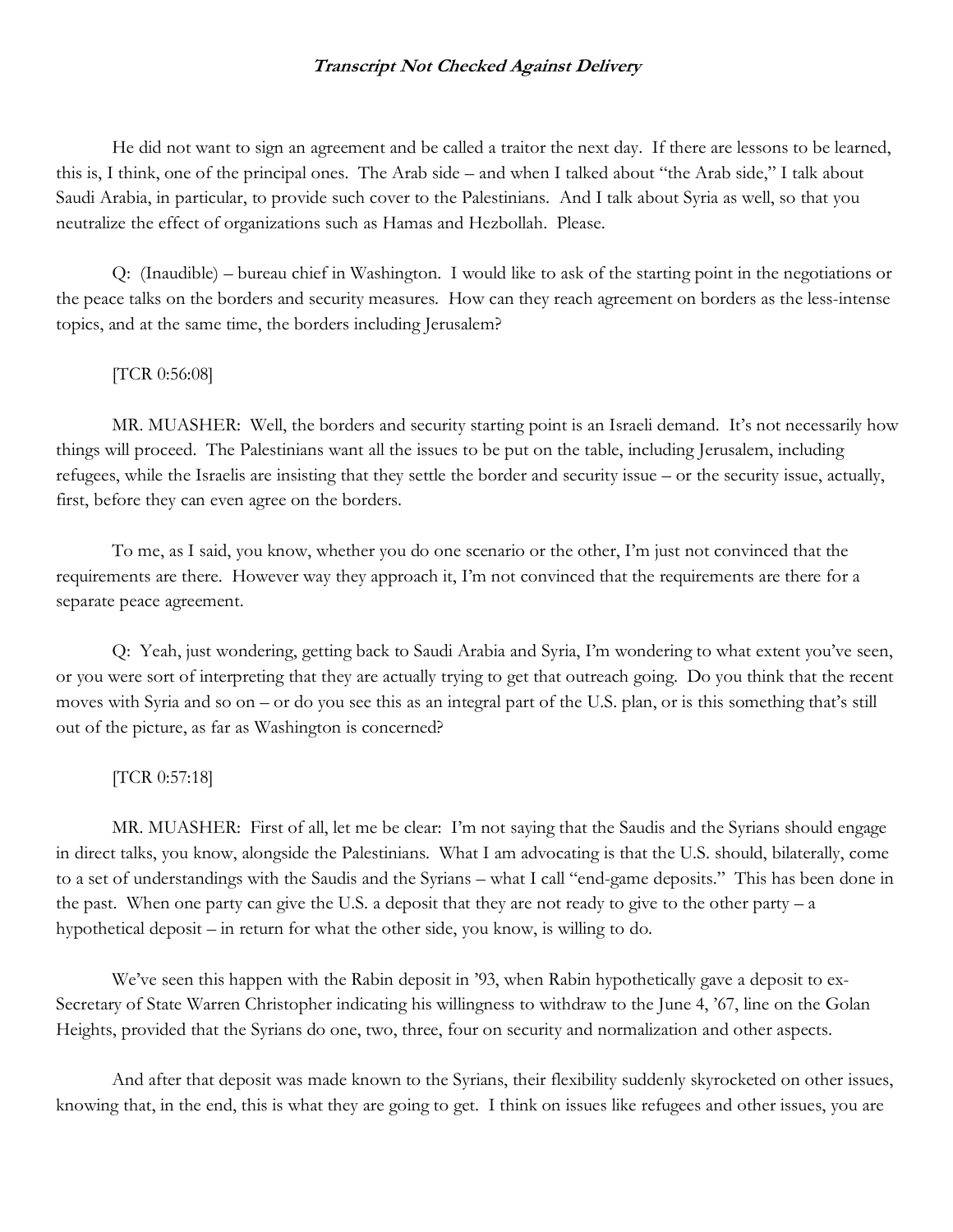going to see maximalist positions unless, you know, the Palestinians know what they will get in return as an end game.

And then they, in my view, would be a lot more flexible on these issues, just as the Israelis will be a lot more flexible on the borders and on a Palestinian state if they know what they will get on other issues, as well. The idea of end-game deposits, I think, is an idea that is certainly worth considering. The U.S. has done some work with the Saudis, but not enough, in my view, and not much work with the Syrians at all.

## [TCR 0:59:29]

MS. DUNNE: Actually, I would like to pursue with a question, Marwan. I mean, it's been sort of a truism in the past that the Israelis would not be able to negotiate peace with the Palestinians and Syrians at the same time – that it would be too much for them to contemplate withdrawing from the West Bank and Golan at the same time, and therefore, sort of, one track would have to first or the other.

Now, you're proposing a comprehensive approach. I'm wondering, you know, do you think the situation has changed – that the Israelis might be thinking differently about this now and might be more willing to move forward on both fronts?

Or I'm just thinking – what you're talking about, what you're offering here potentially, with a cutoff of external military and financial support to Hamas and Hezbollah is maybe more than the Israelis would be able to get form individual deals with the Palestinians and the Syrians. So are you suggesting that, perhaps, the Israelis would be willing to do more in exchange for more?

# [TCR 1:00:33]

MR. MUASHER: I'm suggesting that the needs of all sides, but certainly of the Israelis, have changed since the 1990s and the conventional wisdom then that talked about Israel being at an advantage if it sought separate peace agreements, rather than a regional one. And there are two significant changes that have happened since the 1990s that argue for a regional approach.

One is demographics. Israel, today, is a country of 7.5 million. The number of Palestinians inside Israel – that is, with Israeli citizenship, as well as in the West Bank and Gaza – is about 5 million, to about 5.5 million Israelis. The demographics today are such that the number of Arabs and Jews in historical Palestine is almost equal. And that is a problem to the Israelis that even the Israeli right has really come to see; people like ex-Prime Ministers Sharon, Olmert, and current Prime Minister Netanyahu.

So the demographics mean that time is not on the side of a two-state solution, and that if Israel does not have a Palestinian state – if Israel does not work for a Palestinian state, it will have to face a scenario where a one-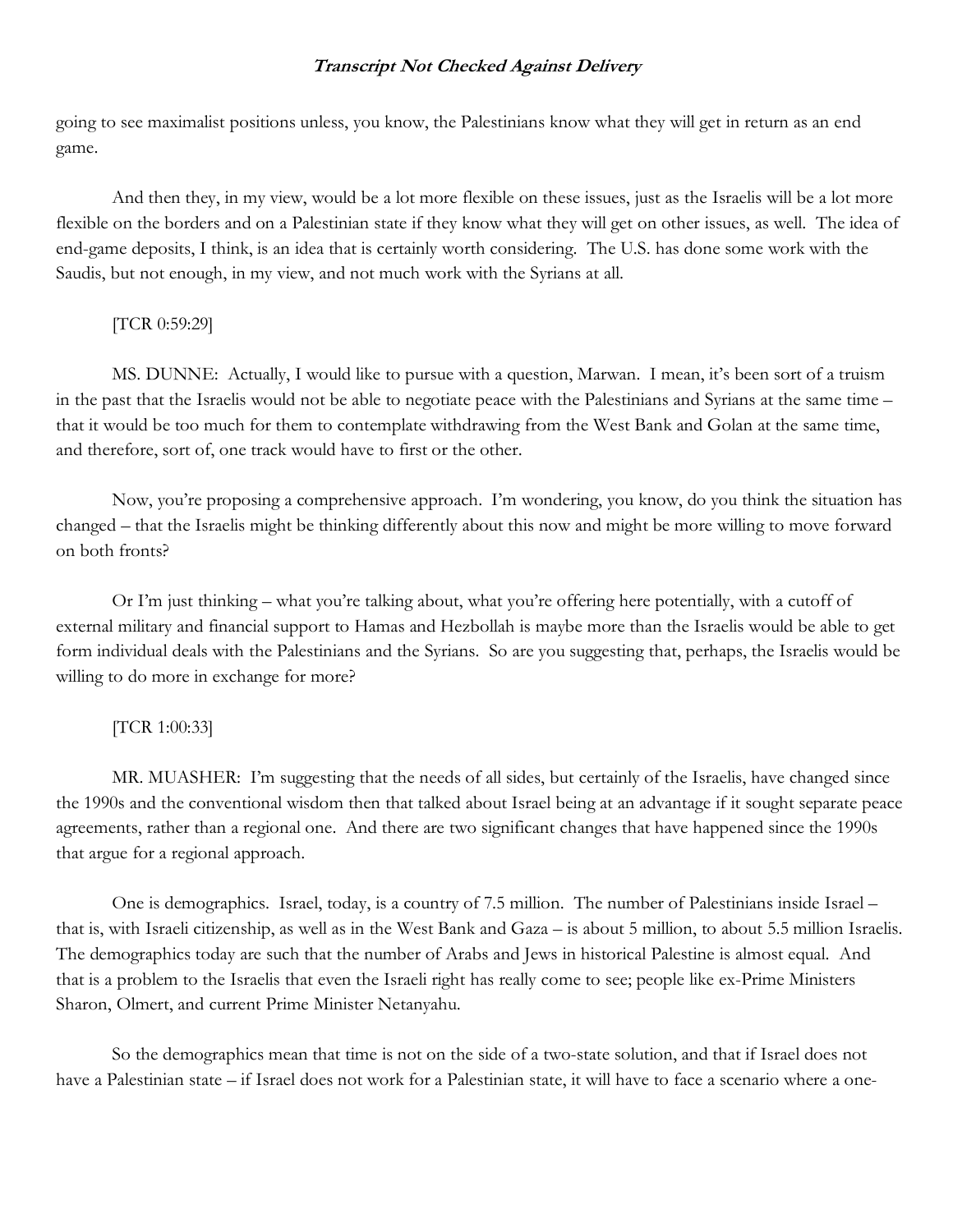state solution becomes something that is no longer taboo. Even Moshe Arens, you know, started talking about it last month.

# [TCR 1:02:11]

The other element or development is the rise of Hamas and Hezbollah. Israel, say, until the early '90s, did not have to deal with a non-state actor like Hamas and Hezbollah, which has complicated the situation and which has made a separate agreement with the Palestinians without solving Hamas and Hezbollah something that is not desirable to the Israeli public. So I understand that, you know, I'm going against conventional wisdom here, but I do not think that you can solve all these conflicts and implicated problems and interrelated ones without a regional agreement.

## MS. DUNNE: Any further questions?

Q: Quickly, what signs would you look for if you were on the outside of this, that the Saudis and the Syrians were being pulled in? How will we see that, if it is, in fact, essential to the success of these talks, whether in the immediate future or the near term?

## [TCR 1:03:25]

MR. MUASHER: Well, I don't know, you know, what kind of diplomacy the United States intends to do. I would see visits – you know, more visits to Riyadh by Envoy Mitchell, and maybe Secretary Clinton herself. If the United States does not want to engage the Syrians directly  $-I$  don't know whether they do  $-$  but they can certainly do that through the Saudis.

And if you see that the Palestinians have become a bit more flexible on their issues, then I think that is a sign that the Saudis and Syrians were engaged. Otherwise, I'm afraid that we will go through another year of real frustration and no progress.

I would also – one clear sign is whether the United States will offer a package on the table because in my opinion, offering a package on the table with, you know, a maximum chance of that package being accepted depends, to a great deal, on whether the United States did its homework in talking to all these regional parties before such a package is accepted.

#### [TCR 1:04:42]

I don't think anybody expects a package to come out of the blue and be accepted by the parties. After all, almost everyone agrees that a package should be sort of a mix of the Clinton parameters and the Arab Peace Initiative that combines the elements of a, you know, Palestinian-Israeli deal with a regional deal between the Arab world and Israel.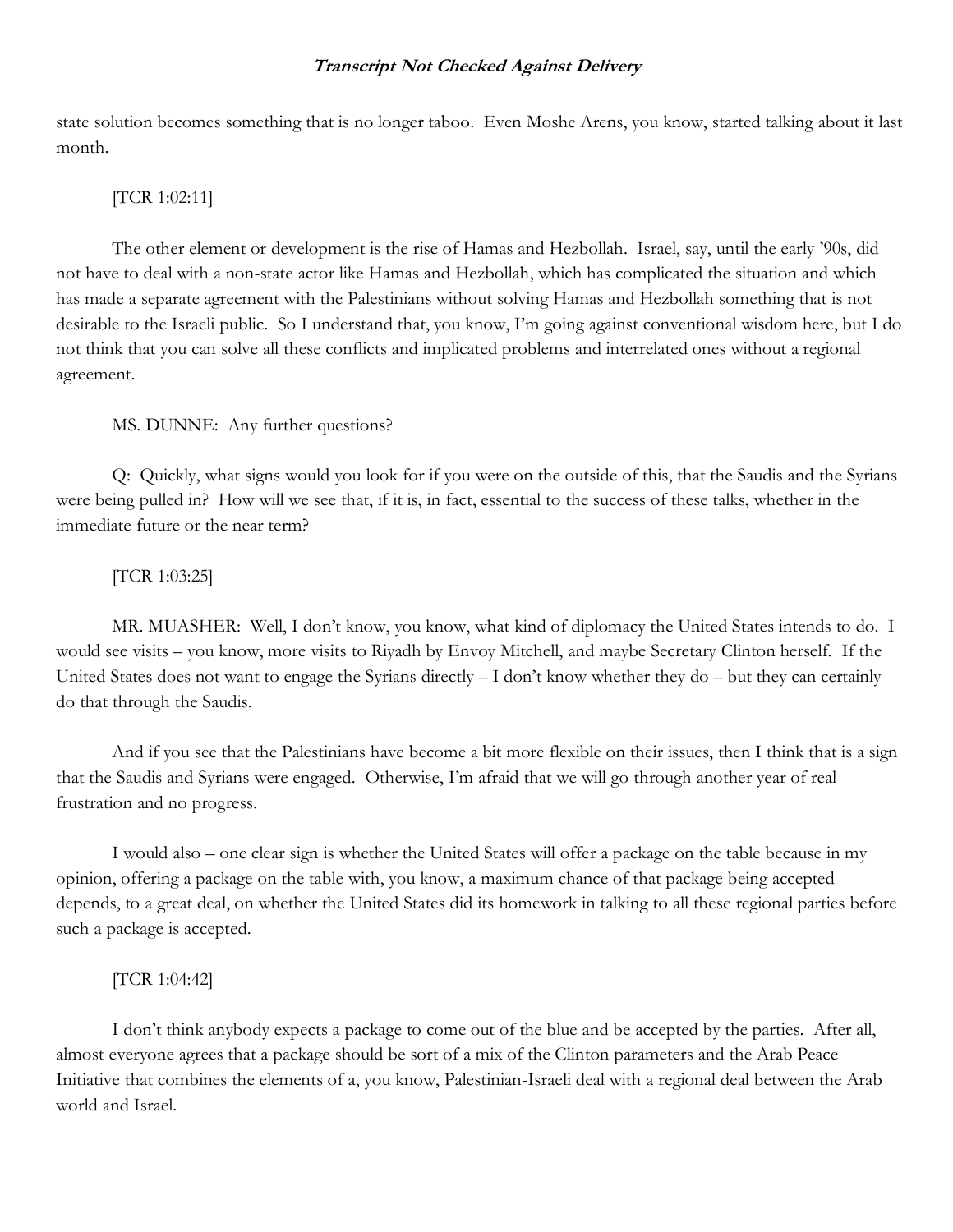But for such a package to be put on the table, the United States would have to talk to all the parties bilaterally – to the Palestinians, to the Israelis, to the Saudis and to the Syrians – in addition, of course, to the Egyptians and Jordanians who have, anyway, been supportive of the peace process and of the regional approach.

Q: And having your country and Egypt there on the first day doesn't signal that they're looking for that Arab buy-in early here?

[TCR 1:05:38]

MR. MUASHER: It depends again, Michele. It depends – I hope this is not a photo op, and I hope this is an indication that the United States, indeed, intends to reach out to the region. But reaching out to the region, as I said, will have to include the Saudis and the Syrians, beyond the Jordanians and the Egyptians.

Now, for obvious reasons, these are the two countries that signed a peace treaty with Israel and so publicly, these are the two countries that can't come publicly. But I hope this is not the end of it and that there will be further engagement with the other parties, as well.

Q: So is this a package that you would expect the United States to present on Thursday, or is it something –

MR. MUASHER: No, no.

Q: You would let the direct talks stall and then they would use this?

MR. MUASHER: No, it won't – if it is offered at all, it certainly won't be on Thursday.

Q: (Off mike.)

[TCR 1:06:43]

MR. MUASHER: I think that if a two-state solution is to be salvaged, a package would have to be presented at some point during the next year – the sooner, the better, but you know, there's no way of telling when – I don't even know whether the United States intends to do that, or not. All I'm saying is, if the United States is hopeful that a solution is possible within one year, I do not see how that can be realized without a package being offered at some point.

Q: Did you read Mitchell's thing about bridging proposals leaving open the space for that package?

MR. MUASHER: I think the space is open. Whether there is a decision to do that or not is another issue.